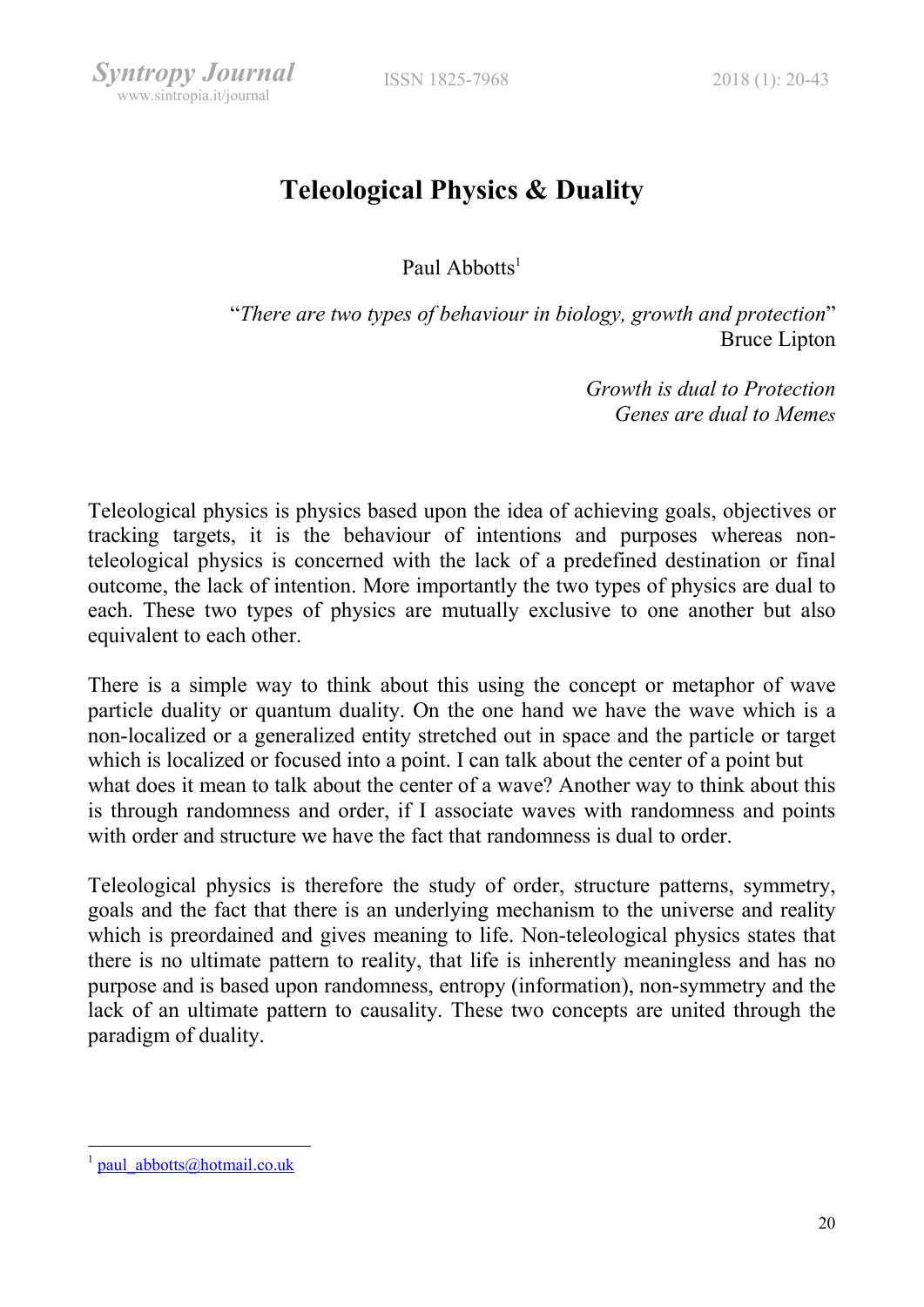But what is duality? Does it really exist and if so what does this mean for physics and the wider community of science. For instance if there is a dual to entropy is there therefore a fourth law of thermodynamics?

Here are two definitions of Duality from noted physicists:

"Two equivalent descriptions of the same thing" Leonard Susskind

"Duality: A correspondence between apparently different theories that lead to the same physical results." Stephen Hawking: A Brief History of Time.

The Schrödinger/Heisenberg Representations in Quantum Mechanics are equivalent descriptions of each other or dual to each other. There is also quantum duality or wave/particle duality. In Topology the word Homeomorphism means 'same changing', similar, like or equivalent and it describes mappings that transform one topological object into another topological object continuously or smoothly. Change without making a difference is the essence of duality.

The Hegelian Dialectic states that thesis and anti-thesis produces synthesis (reality). If you compare this with the Stephen Hawking definition of duality you will realise that they are one and the same. Duality therefore introduces philosophy into physics.

There is a more general definition of duality which involves perspective and the observer, all observers have perspective this is implicit in the meaning of the word, but perspective of what? To have perspective of anything requires something to be observed. The whole concept of an observer is to perceive something separate and distinct from itself, a boundary is therefore introduced. The observed cannot exist without the observer. Likewise the observer cannot exist without the observed. This is a duality. If you want observers as in Einstein's theory of special relativity then you are also required to accept the reality of the observed. Perspective and the observed

are literally forced upon you. The observer must be dual to the observed, a second perspective. If you want to model reality and the universe as a point particle of mass then this initial mass always requires a second perspective if it is to be called an observer.

> "The observer is the observed" David Bohm, Jiddu Krishnamurti, Descartes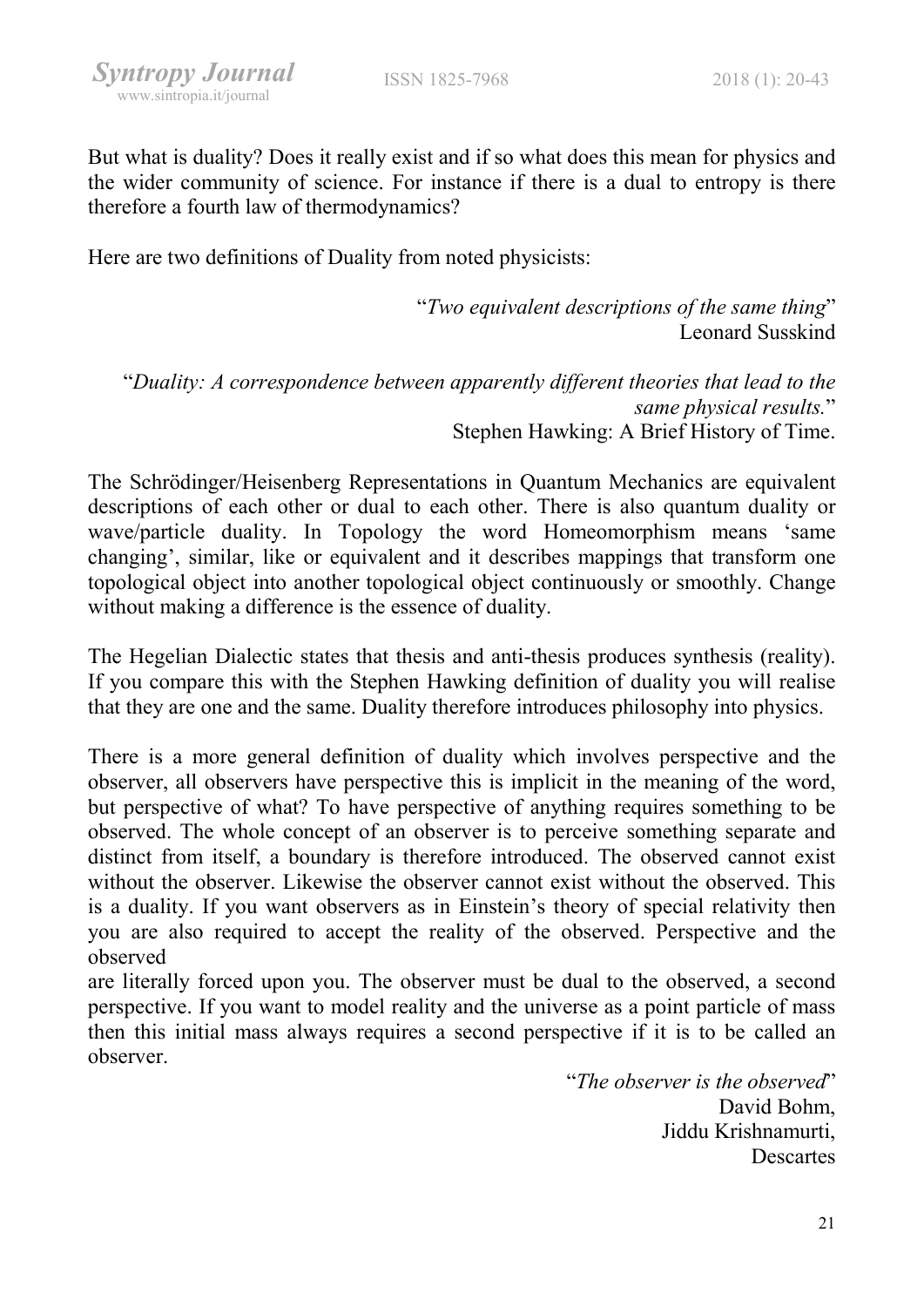Postulate 1, Prerequisite: All observers are dual at a fundamental level of physical reality.

If all observers are inherently dual and exist as energy this implies that energy is inherently dual. Duality is therefore energy in its most fundamental form, for instance potential energy is equivalent or dual to kinetic energy in a gravitational field. The important point being made here is that these two forms of energy are equivalent and yet distinct at the same time. According to Einstein's theory of General Relativity stress or tension is energy so in mechanics tension or stress can be created within an elastic band by pulling on its ends with two hands, if you generalize this idea then the two hands become two distinct or alternative perspectives, observers or inertial frames which have a natural tension between themselves. This dual separation is required for all forms of energy in physics. Energy can be viewed as a plurality of generalized perspectives which can be further subdivided into observer/observed dual pairs, which becomes a generalized duality amongst all observers. According to Einstein energy is equivalent or dual to mass or  $E = mc^2$ . In the quantum world we have quantum duality which applies to photons of energy which have a dual nature in the form of waves and particles. Energy in the form of duality unites the classical world of physics with the quantum world. Energy is measured in Joules (duals). If energy is conserved, the first law of thermodynamics and energy is duality then duality must be being conserved (A fifth law of thermodynamics). The Higgs energy field (125GeV) which is responsible for the creation of mass can be modelled as a duality (projection) field as it is dual to the "vacuum".

If energy is dual what about entropy?

# Syntropy, Entropy, information and Duality

The second law of thermodynamics states that global entropy always increases.

"Entropy is a measure of randomness" Roger Penrose

If duality is real then the obvious question to ask at this stage is whether there is a dual process to that of increasing entropy. History has already given this dual process the name of Syntropy. If you associate increasing entropy with a diverging process then syntropy can be associated with a converging process.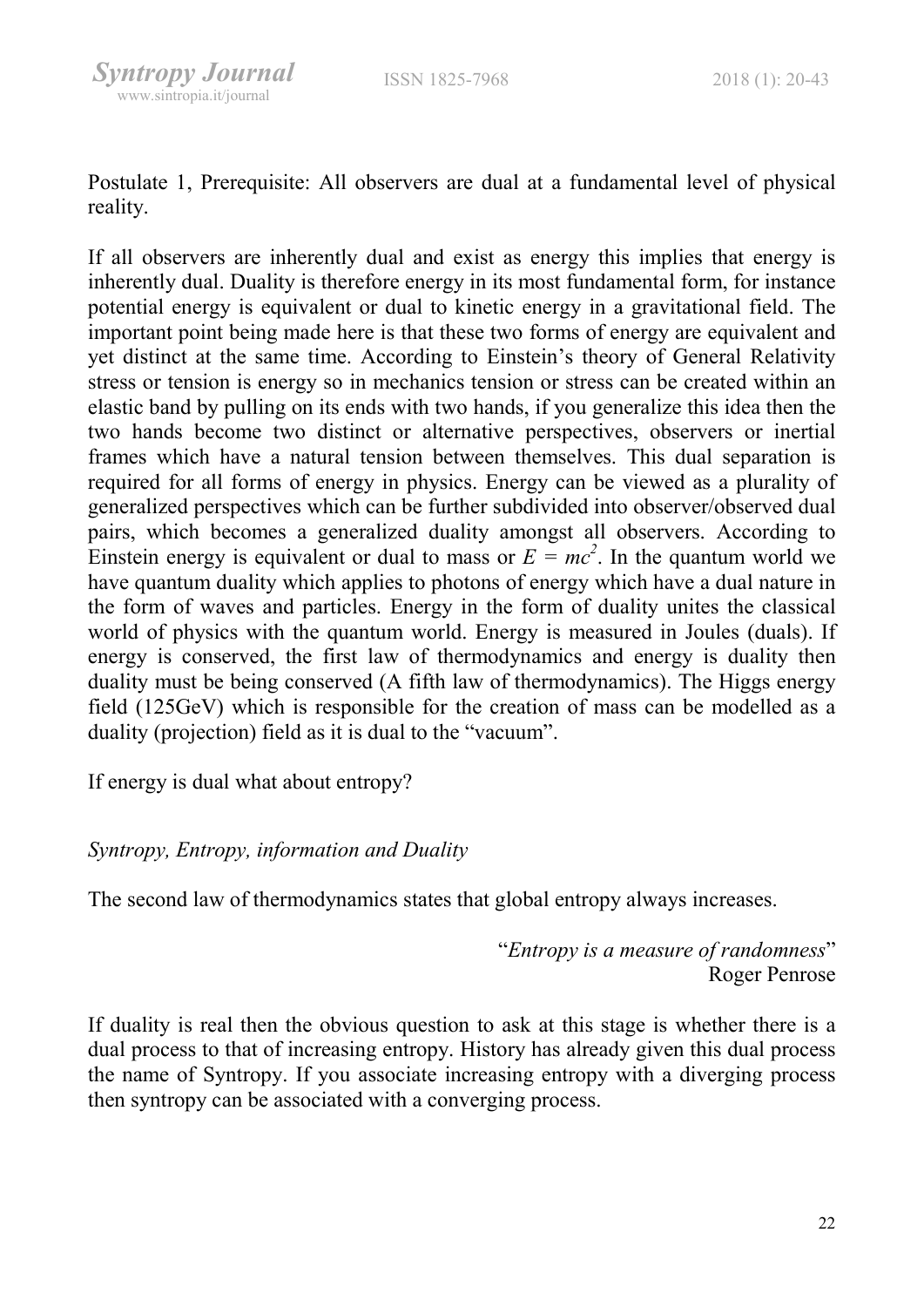

Divergence is dual to convergence.

Divergence, hyperbolic space or negatively curved space in the language of Riemann geometry is dual to convergence, spherical, elliptic space or positively curved space. Negatively curved space is therefore dark energy which has recently been discovered and positively curved space is the usual space associated with gravitational fields and Einstein's theory of general relativity. The concept of gravity here is giving us a huge hint that Syntropy is real. Convergence implies localization or focusing to a point or a target form, something of finite extent is emerging.

# Generalization is dual to localization Formlessness is dual to form.

This is basically Teleological physics, goal orientated physics or target tracking, the behaviour of intentions and purposes. Teleological physics can be studied using information theory, control theory, adaptive filters and neural networks. The word information means that something is being formed and materialized into a target. There is a fundamental equation in information theory which expresses the relationship between (Shannon) entropy and the concept of mutual information or Fisher information.

# Mutual information  $=$  Self Entropy - Conditional Entropy

If the conditional entropy is set to zero then mutual information is equal to entropy. Mutual information can be defined as the common information between two observers sending and receiving messages to each other using a communication system. This common information or commonality allows both observers to make predictions about the content of the messages that they are sending to each other. The predictions are most accurate when the mutual information is greatest or optimized. Initially using the above equation the self entropy is equal to the conditional entropy in a communication exchange this means the mutual information is zero. By sending and receiving messages to each other two observers can reduce their conditional entropy to zero so that the self entropy is converted into mutual information. This is a dual process. The average or self entropy is actually information which is being converted into useful information which has a meaning to the two observers involved in the communication exchange.

So mutual information can be viewed as a common language or common symbolism between two observers which both understand. The sharing of information results in a common understanding which allows for both observers to maximize their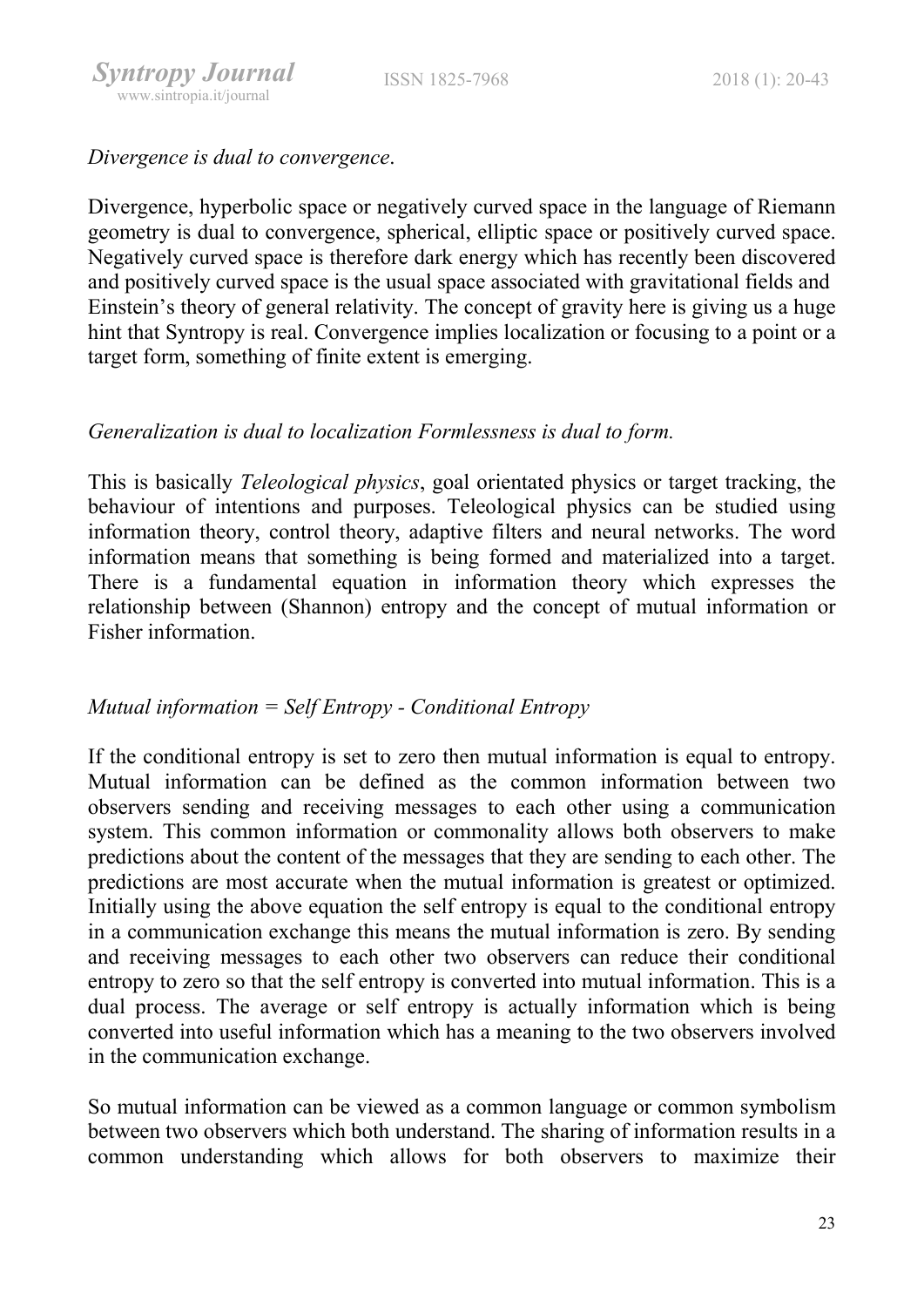predictions, expectations with respect to each other. This results in better and more optimized tracking of targets which is a converging process, namely syntropy. Syntropy is therefore the conversion of entropy into mutual information or useful information for tracking targets and goals! How is this done? From a technical point of view you can use ideas from topology such as homeomorphism which enables information (entropy) to be treated as topological objects which can then mapped into equivalent or dual objects from which predictions can be materialised. Topology can be used because it represents smooth and continuous mapping from one topological space to another topological space. For instance human observers process information in the form of thinking (cognition) and juggle with the information (topological mapping) in their minds to produce new thoughts and concepts which aid in the prediction process. From a biological or evolutionary point of view this is what thinking and information is all about, it is a tool which enables organisms to model their environment and to predict the outcomes of their actions and optimize their behaviour and strategies of survival so as to achieve their objectives and goals such as finding food and water whilst minimizing their energy usage. Predictions optimize action and conserve energy. When energy is in short supply anticipating future events is an optimal survival tactic. Survival of the fittest or natural selection (Darwinism) filters for the best predictors, bad predictions and poor target tracking result in organisms going hungry and not surviving.

In the study of black holes mutual information is called entanglement entropy which amounts to saying that information becomes connected or converged into a unity or synergy. Another way of thinking about mutual information is that it is common information or information that is the same and equal for both observers, sender & receiver, more generally it can be viewed as information which is independent of the observer's position or objective information. So syntropy becomes the conversion of subjective or relative information (entropy) into objective or absolute information. The syntropy or mutual information is equivalent or dual to the entropy when the conditional entropy has been removed from the above equation.

# Subjective is dual to Objective - Absolute is dual to Relative

The words common, commonality, communication, commune, communion, communism and community all share a root phoneme "comm" which means group sharing, coming together, converging, unifying, agreement, syntropy.

The basic process of communication can be applied to a large population of observers (atoms, inertial frames) who want to share information. The sharing of information is the process of equalizing the energy of a system. All observers track targets so why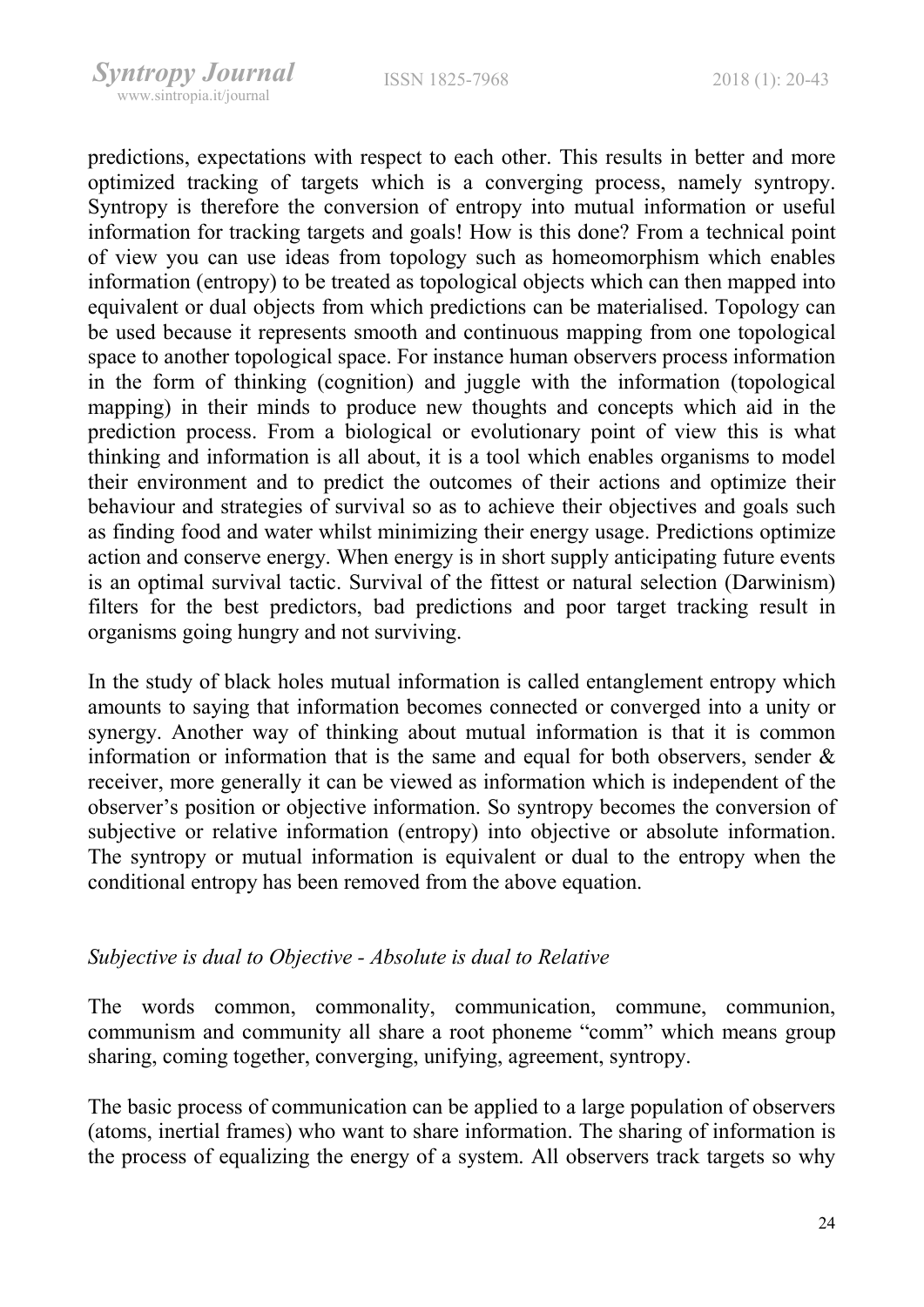are they doing this? By continually tracking targets observers are building a store house or repository of increasing mutual information which can be viewed as a common language of objective information. Patterns are created by recognising structure, form and regularity (order) and this is dependent upon perspective. Mutual information has structure to it in the form of perspective. A perspective that can be dependent or independent of the observer's position, the latter perspective is a generalized or common perspective as it can be built up from adding other perspectives to form an average. Recognising patterns enables observers to make their information more objective and linear. The more objective this information becomes the more accurate will be the predictions or expectations of the observers, they will over time make better predictions about their environment. In physics information is modelled as independent states which have discrete boundaries, the greater the number of states the greater the information. Probability can be defined as the ratio of the number of states to the total number of states. Pattern recognition involves removing the boundaries between independent states or linking, converging, correlating states which have common or similar features, hence the term mutual information. For example a group of linked states which have a commonality can be called a country in everyday language, the United States of America (USA), China, Africa etc..

There is a more general process going on here whereby there is a converging process over time towards some super godlike state. This state has the property that it is the same and equal for all observers as it results in all information becoming objective or independent of the observer's "position" or perspective. I emphasize the word "position" here because I want it to have a more general meaning more closely associated with the concept of awareness. This super godlike state actually has the description of an objective democracy or commonality:

Democracy is a measure of the state where all perceivers, observers mutually agree with each other. It measures the correlation or association between observers. All observers are in the same state with respect to each other in an objective democracy, they are in agreement. Agreement removes stress between observers, the word agreement literally means to harmonize or make uniform.

#### Agreement is dual to equality

The words equate means to bring to a common standard (equivalence) to make uniform or to bring into balance, so agreement and equalization are one and the same thing. Any equality between two or more systems has an implied agreement between them. Objective democracy is a global state (average) which is independent of the observer's "position" it is therefore unbiased, uniform and constant for all observers.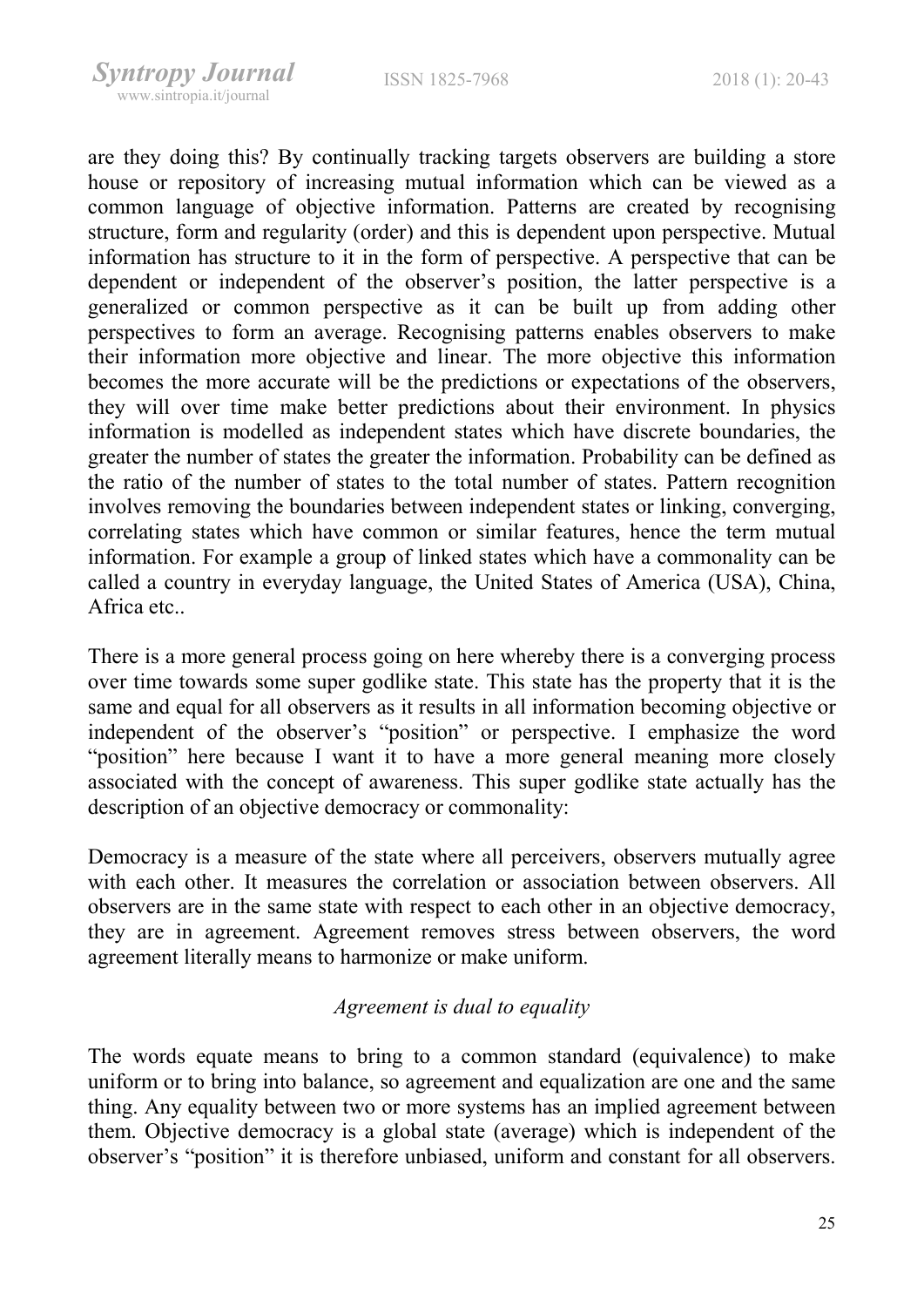Objective democracy is the proper unbiased scientific definition of democracy. Objective democracy can be called the principle of generalized consentience (agreement). Universal or objective democracy and subjective (relative) democracy are two different concepts. Objective democracy, or absolute, 100% or proper democracy is a state which is the same and equal for all observers everywhere and by definition it is independent of the observer's "position". Relative democracy or real democracy or subjective democracy is a relative concept as it is dependent upon the observers position. Democracy is the modelling of large groups of observers to achieve mutual agreement and consentience, convergence or syntropy. More importantly democracy is dual (Objective, Subjective) and it can be modelled.

In physics the velocity of light is the same and equal for all observers so the velocity of light conforms to a principle of objective democracy. In fact all of the physical constants of nature and physics conform to a principle of generalized agreement or generalized consentience which is another way of describing objective democracy. Objective democracy built from objective information is a super-state as it is a state which is the same for all observers in the universe. Being a super-state means that it is a target, remember that the word information implies materialization into an end form.

The implied agreement between observers due to the laws of physics can be viewed as being hardwired into the physics. So it is possible to generalize the concept of objective information or mutual information by considering a large population of senders and receivers of messages (observers, atoms) who are maximizing their mutual information over time with respect to each other and converging (syntropy) towards some super final perfect state which has the properties of an objective democracy. At a more abstract level you can think of mutual or common information as self-memory mixed in with meme energy, memes are used to make predictions from cultural or environmental energy.

# The Einstein Reality Criterion

In physics communication is governed by the electro-magnetic field in the form of waves or photons of light. These waves are essentially waves of probability traversing the space between atoms. Atoms communicate with each other by emitting and absorbing waves of probability. What we experience as reality as observers is therefore built out of these probability waves. According to the Einstein reality criterion for something to be real it has to have a probability of one and hence be predictable: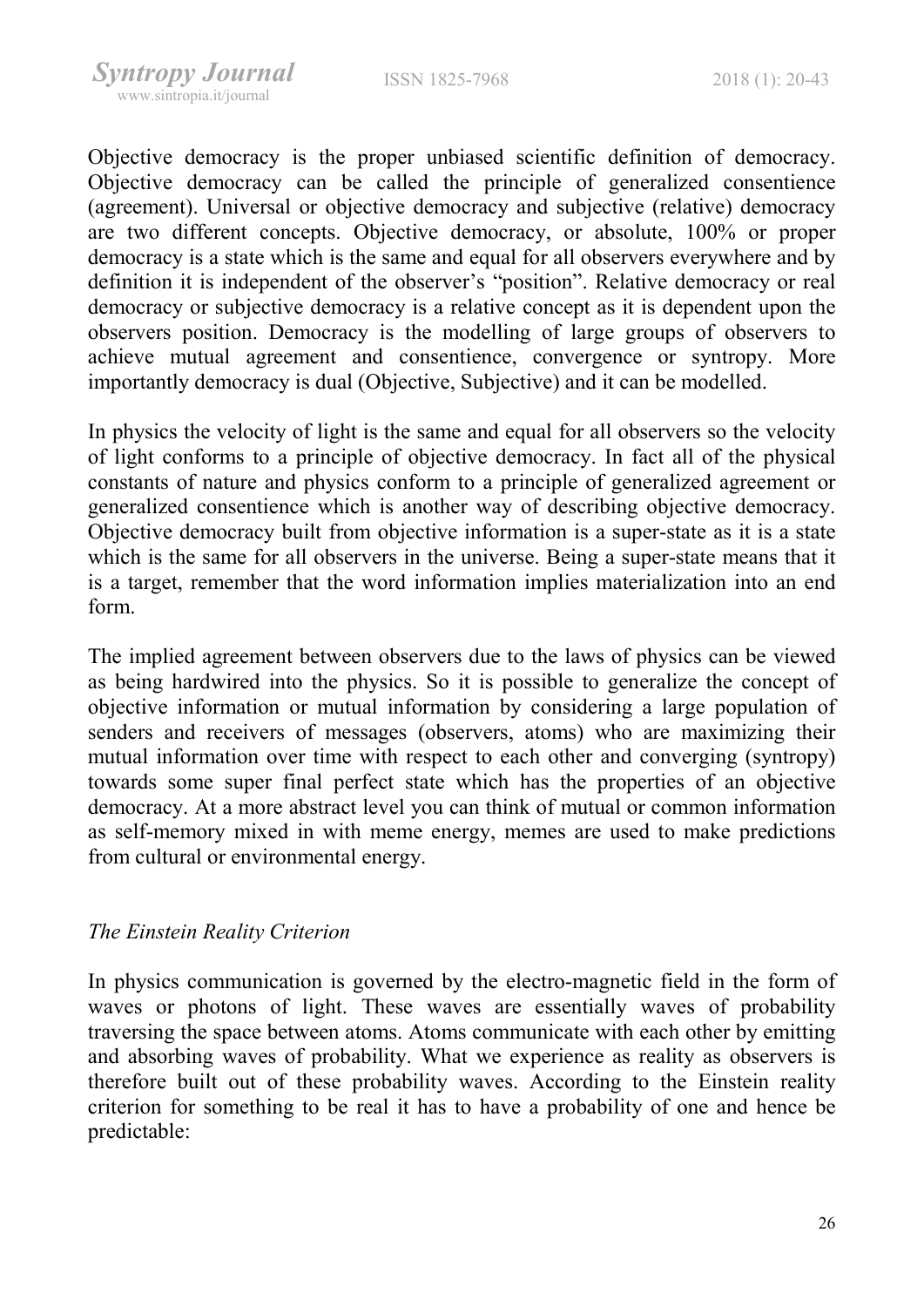"If, without in any way disturbing a system, we can predict with certainty (i.e., with probability equal to unity) the value of a physical quantity, then there exists an element of reality corresponding to that quantity. $"^{2}$ 

The Einstein reality criterion connects probability with prediction and hence mutual information. A physical quantity which has a probability of one is therefore predictable and the mutual or common information is therefore maximized. Einstein logic dictates that the more predictable something is the more real it is, and its probability is higher. Maximizing mutual information by observers results in optimized predictions for maximizing reality via the tracking of targets. The equations of motion which are optimized predictions minimize the action in Quantum Mechanics and maximize reality. Reality as we know it is literally built from prediction and probability. If you watch the following video about the human brain you will see that the visual cortex builds an expectation or prediction map of reality: The internal model. David Eagleman The Brain episode one. Watch at 32 minutes: https://www.youtube.com/watch?v=BvPu2kYstcg

Postulate 2, Prerequisite: All observers make predictions (expectation maps).

Syntropy therefore in the form of mutual information is being used by the human brain to create and model reality by making predictions and anticipating the future in the form of an expectation map. Mutual, common or objective information is constantly being optimized in this process. Predictions are projections into the future. Predictions which are optimized have a probability of one or unity and are used to make targets real. The brain "rotates" virtual or imaginary (complex) information into real information via the teleological process of syntropy and tracking targets. There is no ordinary information associated with a fully formed target it has all been converted into mutual information. There is an algorithm in control theory which models this very process, it is called a Kalman filter.

# The Fourth Law of Thermodynamics: The Law of Prophecy & Prescience

Postulate 3, Prerequisite: All observers track targets at a fundamental level of physical reality. This means that observers make predictions (Kalman filter algorithm) postulate 2.

-

<sup>&</sup>lt;sup>2</sup> Einstein, Podolsky, Rosen 1935, p. 777

Internet Encyclopedia of Philosophy: http://www.iep.utm.edu/epr/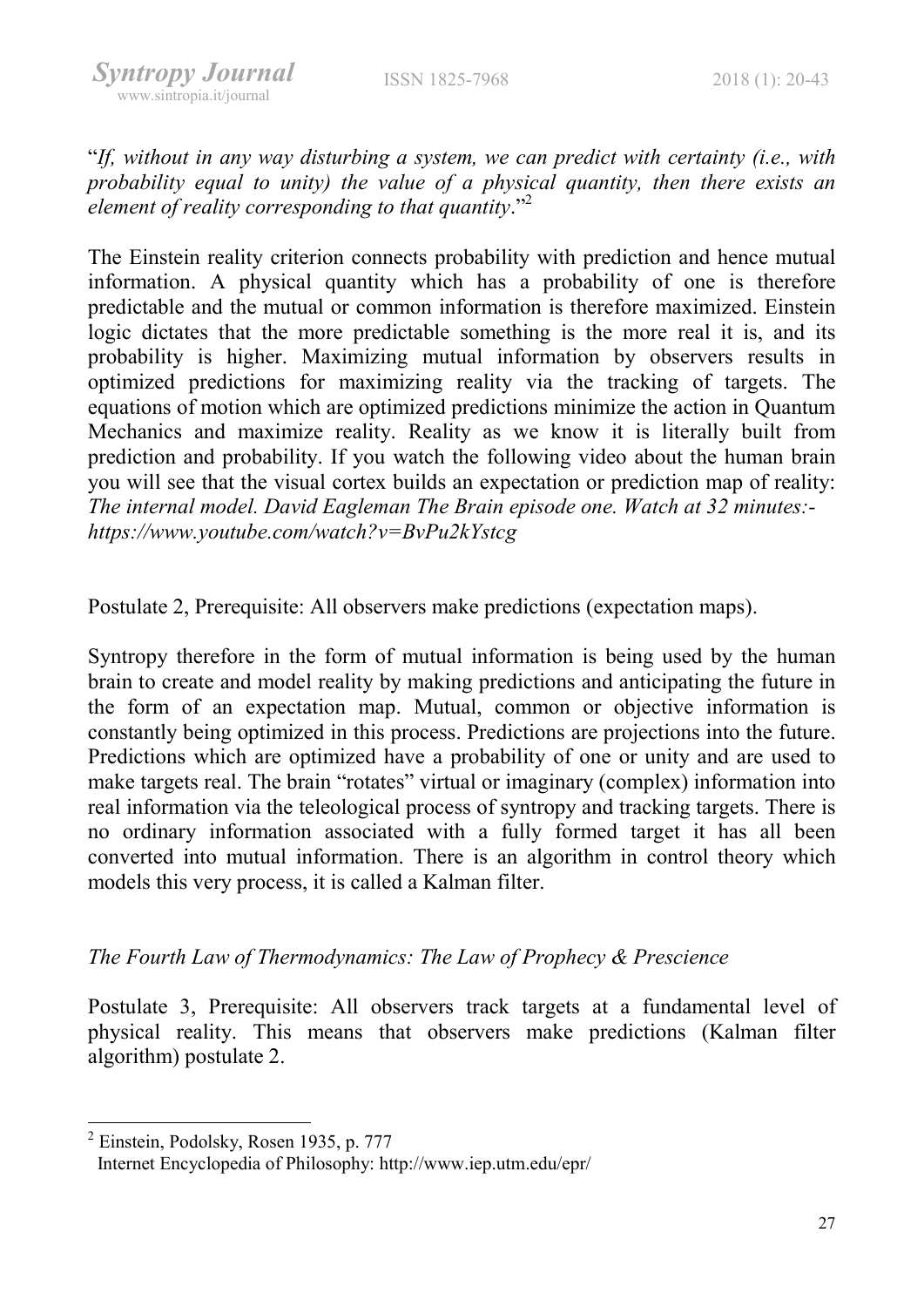Anything which is dual to entropy is by definition the fourth law of thermodynamics. Increasing entropy or information is the process of creating new independent states with boundaries. Syntropy is the opposite or opposame (dual) process whereby those states are integrated or linked together based upon common attributes this removes the boundaries and the independence of the states or converges the information into a single superstate. More specifically if syntropy is the dual of entropy and syntropy is a converging process it is more accurate to say that prediction is the dual of entropy. According to Shannon, entropy is average information and predictions are synthesized from processing and manipulating this information into useful forms. Increasing global entropy the second law leads to increasing accuracy of predictions, a dual process. The fourth law is the action or process of making predictions by observers it is therefore an innate behaviour of all observers! All observers track targets by making predictions. Even atoms make predictions as they use probability (information) in the process of absorbing and emitting photons. The fourth law is the law of prophecy & prescience. This is best demonstrated by examples:

#### Example 1: Einstein & Newton

Einstein's theory is more accurate than Newton's Laws of motion. These two theories are separated by over two hundred years and the associated equations which they provide for enable the dynamics of falling objects in a gravitational field to be predicted. Newtons's laws are accurate for predictions based upon low velocities when compared to the velocity of light, and Einstein's theories improve upon them so that predictions can be made at relativistic velocities. The predictions have improved over time. The equations of motion minimize the action or behaviour and hence energy within quantum physics. All mathematical equations are predictions to some degree or other and in physics they are used to model systems and phenomena. Models and predictions from those models become more optimized over time and produce more accurate results. The word theory actually means prediction, prophecy.

# Example 2: The Falling Egg

A falling egg hits the ground and the result is a disordered, random and dispersed messy patch on the ground. The number of states (entropy) is said to increase. The ground or Earth has actually gained a tiny bit of mass and according to Einstein the gravity field has gotten slightly stronger and hence time has slowed down. This is a more predictable state of affairs and is equivalent to watching a slow motion movie. If the experiment is repeated over and over again then this time dilation effect would become noticeable, a local observer would not notice this time dilation effect but a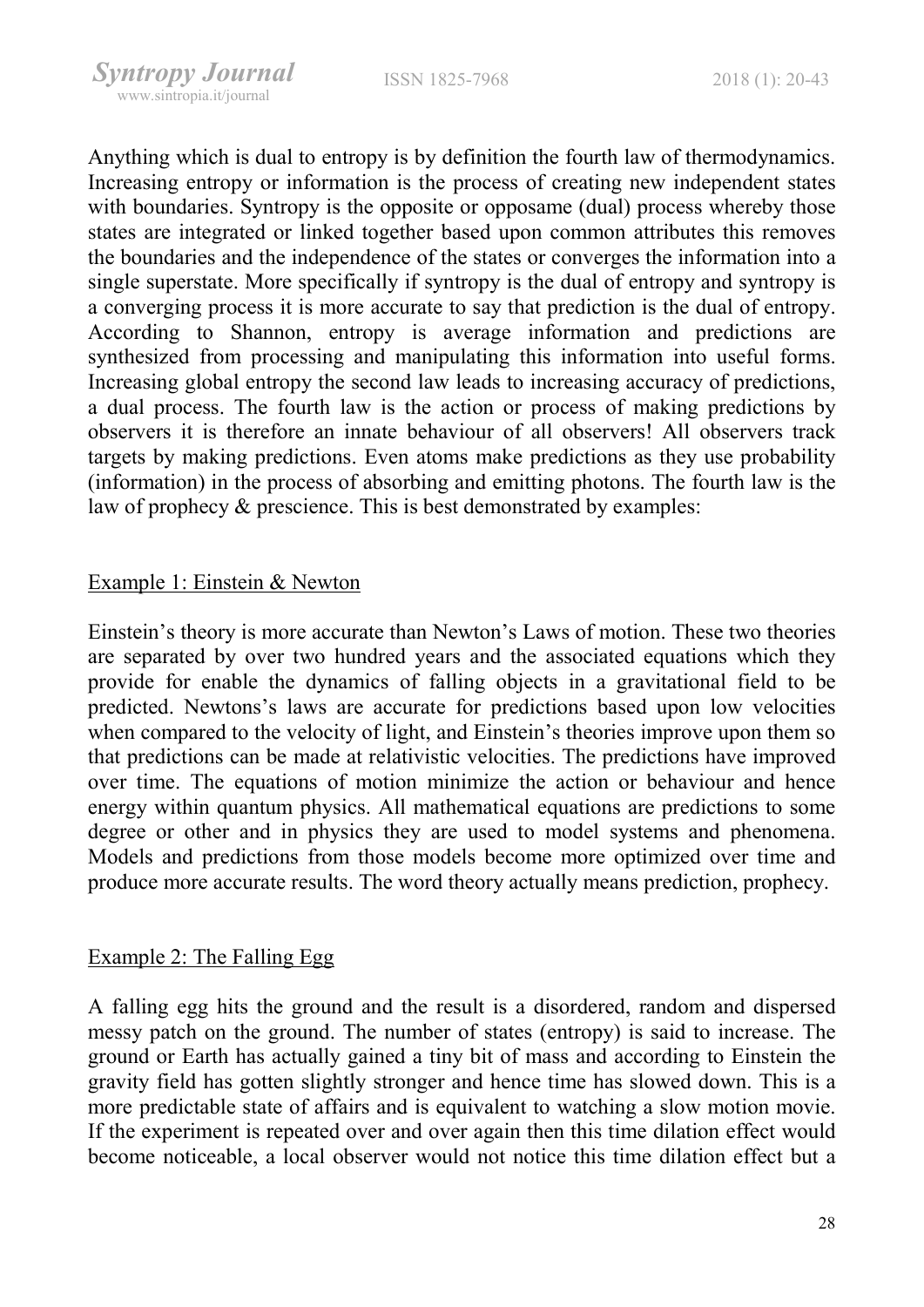global observer would see the eggs fall at a slower rate when the mass of the earth approaches that of an infinite black hole. An infinite classical black hole where time has stopped can be said to be in a completely predictable state, nothing happens it is frozen in time. Predictions are more accurate when time has slowed down. The average pattern on the ground formed by the falling eggs would also become more uniform over time, no one pattern is predictable but the average pattern formed from trillions of eggs falling on the same spot is completely predictable and uniform.

#### Example 3: The Gas in a Box & Milk Poured into Tea Cup

Objects tend to cool down over time they do not heat up. Cold environments are more predictable than hot environments. The surface of the moon is more predictable than the surface of the sun for instance. The north pole environment of ice and glaciers is more predictable than the bubbling lava in a volcano. Systems or environments which lack energy cannot perform any work so they are unable to do anything, they are more predictable. An expanding gas in a box cools down and is said to be more disordered and less localized than before the expansion. The gas molecules have spread out and become more randomized creating more states which is an increase in entropy. There are less molecules hitting a temperature probe per unit time than before, the temperature which is an averaged quantity decreases for expanding gas molecules. Over time the gas molecules become more uniformly spread out within the box as they fill the available space, this is an equalization process. This process of equalization and becoming more uniform is a democratic process and results in a more predictable environment. The entropy of an expanding gas may increase but duality demands that the total environment of the box becomes more predictable. If the size of the box was to increase to infinity then the temperature of the gas would drop to absolute zero as no gas molecules would ever hit the temperature probe. An absolute zero temperature environment is equivalent to an environment in which time has stopped (infinite classical black hole). At absolute zero temperature the gas molecules can be said to be in all in the same state, the ground state, this can be achieved by expanding the walls of the box slowly over time. This state is the same and equal for all the gas molecules, it is therefore independent of the molecules "position" and perspective, it corresponds to an objective democracy, increasing democracy results in a more predictable environment. Reducing the temperature amounts to convergence or increasing syntropy towards a final state. Objects and environments in their respective grounds states have zero energy and to use the example earlier of a communication system and maximizing mutual information they have no need to send and receive messages. Cold states are more predictable than hot states. Likewise milk poured into a cup of tea equalizes itself out within the available volume towards a uniform temperature and colour. The overall effect of adding milk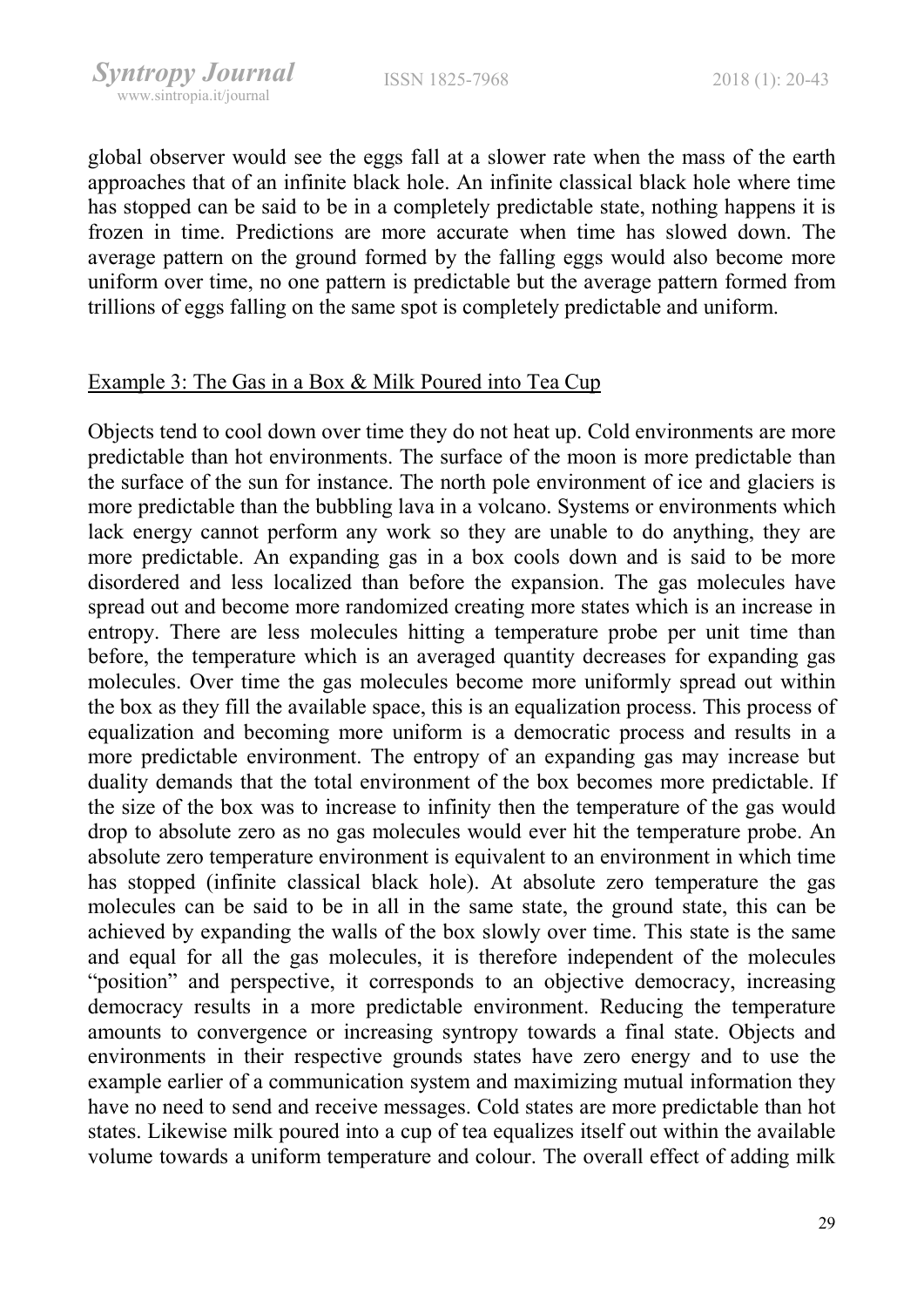-

to a cup of tea is to lower the temperature through the process of distributing the available energy more evenly (Brownian motion). The random walk of Brownian motion is an equalization process in which there is no preferred direction for the transport of energy, it is uniform for all directions and conforms to a principle of objective democracy which is a more predictable state.

# Example 4: Blackbody Radiation & the Planck constant

In a blackbody cavity filled with radiation increasing the size of the box lowers the temperature because more low temperature/energy states are created than before. The energy equalizes or spreads out uniformly over the available states. More states have been created and the energy is distributed or shared out more evenly across the available low energy states resulting in a lowering of temperature of the black body. This equalizing process is a democratic process as it involves the communication of energy or redistribution, dissipation of information uniformly. Increasing democracy results in a more predictable environment.<sup>3</sup>

Max Planck used blackbody radiation to derive the Planck constant which is central to quantum mechanics. This constant has two equivalent (dual) interpretations related to the conservation of angular momentum and the Heisenberg uncertainty principle. The uncertainty principle states that the uncertainty in position of a particle or atom multiplied by the uncertainty in momentum is equal to the Planck constant, likewise for the uncertainty in energy and time. Increasing the uncertainty in position of a particle means that there is a greater degree of ignorance, randomness (entropy) associated with the particles position which results in a decrease of the uncertainty of the particles momentum or more certainty, knowledge or syntropy about its velocity. The Planck constant conserves the duality of entropy and syntropy. It does not get more fundamental than this.

<sup>&</sup>lt;sup>3</sup> See the following book for an explanation of blackbody physics: Quantum Physics - Eisberg  $\&$ Resnick 2nd edition p17-18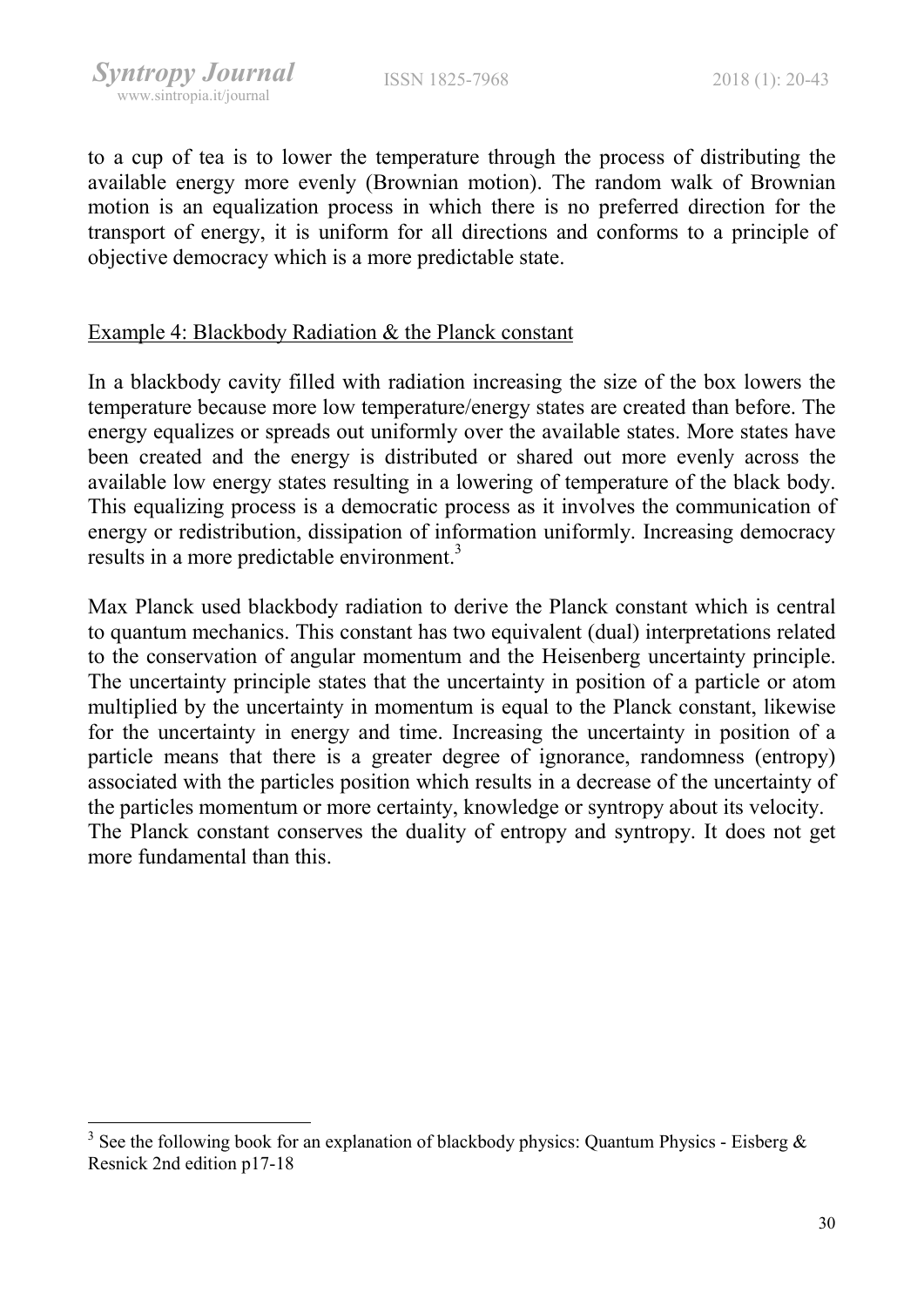# Certainty is dual to uncertainty - The Heisenberg certainty/uncertainty principle

If something is more certain then it is more predictable.

# Example 5: Image Processing

Images sent back from the recent planetary expedition to Pluto were initially undefined, blocky and blurry. Over time these images have become more defined less blocky and the resolution has improved and information within each pixel has become more accurate. The number of states of the initially blocky images can be said to have increased as the blocks reduce in size and there are more of them. This higher resolution means that predictions made from the images can be said to be more accurate. Increasing the resolution of the images increases the power of your predictions related to those images. As the entropy and information increased the syntropy also increased.

# Example 6: The Kalman Filter

Another example of the fourth law in action is the Kalman filter, it is an algorithm used to track targets. This algorithm continually updates the predictions associated with the position and velocity (momentum) of a target so as to minimize the uncertainty and errors of these quantities. A uniform target essentially becomes totally predictable over time and the initial uncertainty is converted into total certainty. The last sentence is not strictly true as the Heisenberg uncertainty principle sets an upper limit to the accuracy of any measurement which can mean that no target is fully trackable, ever, compare this principle with the third law of thermodynamics. The Heisenberg uncertainty principle and the third law of thermodynamics are clearly in conflict with the Einstein reality criterion here. Observers clearly accomplish goals, objectives or targets all the time in the real world otherwise no task would ever be completed. The basic action of a Kalman filter is to converge on a target which is the definition of syntropy and it is the dual process to that of increasing entropy namely taking measurements of the targets position and velocity over time and creating information.

These examples of the fourth law of thermodynamics serve to demonstrate that there are real physical processes in physics which demonstrate a dual process to that of increasing entropy. All of these processes have one attribute in common they all demonstrate the requirement for making predictions or expectations, anticipations. All observers make predictions, the fourth law is literally the act or unconscious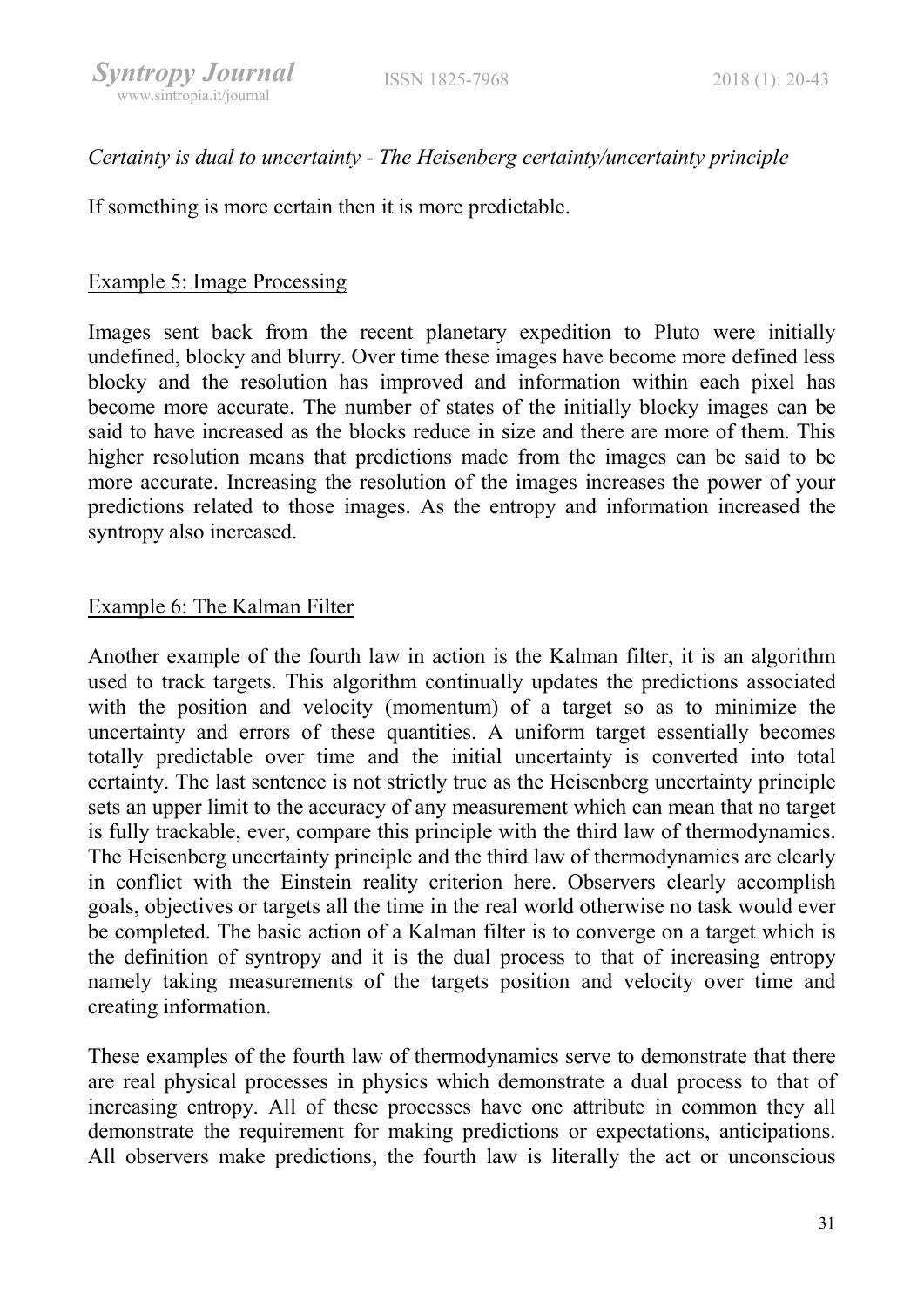behaviour of making predictions, it is automatic and instinctive. Prediction and anticipation of events and objects is inherent in everything we do, it is a by-product of teleological physics as all observers track targets, goals and objectives. Syntropy is the dual of entropy but more precisely syntropy can be identified with the concept of prediction or the behaviour of making predictions.

# Prediction is the dual of entropy

Predictions are a result of maximizing mutual or common information between two or more observers (entanglement entropy). This suggests that there is a plurality aspect to making prophecies for instance you could imagine a population of neurons communicating with each other in the human brain, a neural network. The collective information formed by this population of neurons is resolved into a prediction.

Optimized predictions result from the experience and history of an observer, for instance a professional expert is more experienced than an amateur non expert. The opinion of a professional is more sought after rather than a layman this is because we associate more accurate predictions from a professional. What differentiates a professional from an amateur is the range of experiences or perspectives that a professional has obtained over time. The best predictions are those which are based upon the widest range of perspectives relevant to the problem (target) at hand. These differing perspectives can be analyzed and collected to form a coherent narrative or picture composed of common or mutual elements, a holism.

Mutual information is therefore formed from integrated information which is information unified into a whole. Inherent in this process of integration is the concept of mutual agreement, there is literally an agreement between the separate perspectives to become unified and converge (syntropy) into a whole. This simple process has a name in everyday language it is called a democracy! A group of observers or perspectives forming a mutual agreement amongst themselves is known as a democracy. When all observers in a large population mutually agree with each other this is known as 100% or objective democracy. Optimized predictions are formed from entangling information into objective information which conforms to a principle of objective democracy. In a neural network you can call this commonality of information common sense the fusion of individual separate tasks into a combined whole which can generalize information and perceive the bigger picture (topological abstraction). In weather prediction, the best long term forecasts are obtained from satellites orbiting the earth which have a global perspective compared to an observer on the ground who has a local perspective. Global perspectives allow for more accurate predictions as they are more objective.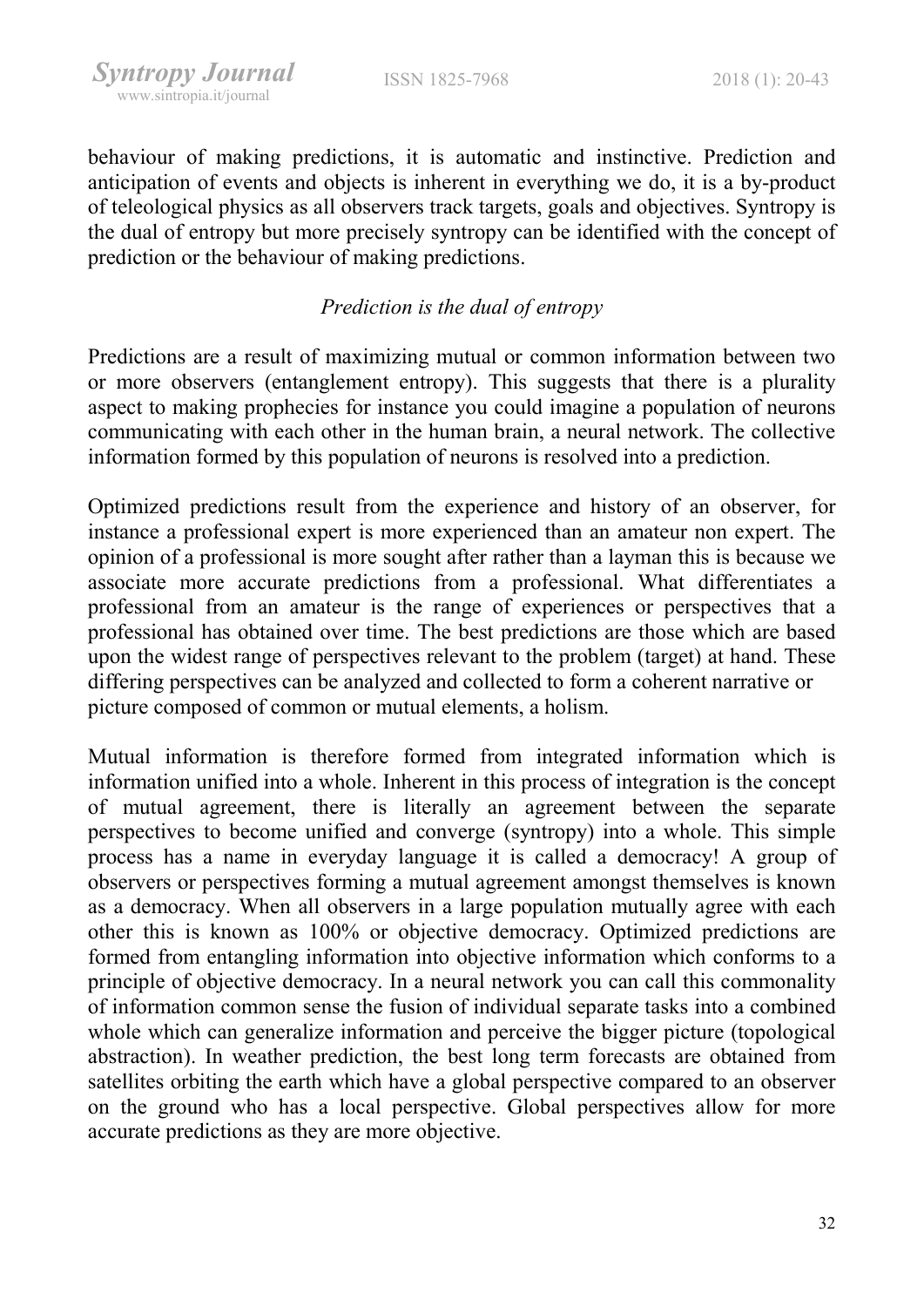All the best theories in physics and science have been scrutinized over time by many scientists, the theories (predictions) which tend to survive are those which have stood the test of time. This amounts to a mutual agreement over time or a democratic acceptance amongst scientists, theories go through a process of initially being subjective and finally becoming objective in their final form, this amounts to them being independent of the observer's perspective or position. Objective theories and hence predictions are the same and equal for all observers hence they have become fully democratic. Objective theories have a permanence about them as they tend to be immune to criticism and an invariance or generalization with respect to perspective.

For instance Einstein's theory of General Relativity is actually a theory of objective democracy as it models the trajectory of falling objects in a gravitational field. All objects fall at the same equal rate in a gravitational field the acceleration so they are conforming to a principle of object democracy, the acceleration can be said to be independent of the observers position. Objective democracy (duality) links optimized predictions with gravity and mutual information (syntropy) with the entropy of a black hole. Objective democracy is a goal or target.

"General relativity: Einstein's theory based on the idea that the laws of science should be the same for all observers, no matter how they are moving. It explains the force of gravity in terms of the curvature of a four-dimensional space-time."

> Stephen Hawking: A Brief History of Time.

#### Randomness is the dual of order, formlessness is dual to form.

Objective randomness or entropy is independent of all observer's perspective, for instance throwing a dice or tossing a coin is the same and equal for all observers everywhere in the known universe. Objective entropy therefore conforms to a principle of objective democracy. Likewise order, structure, patterns, logic and predictability conform to objective democracy this would suggest that duality which links opposames together is somehow related to objective democracy. In target tracking language randomness or formlessness is the absence of a target but entropy conforms to objective democracy which is a target, the lack of a target randomness (entropy) is a target, this conundrum or riddle can only be reconciled with duality. In a similar vein of reasoning order, structure and form (shape) can be associated with targets and goals and this links to mutual information, prediction and syntropy. The common concept to both sides of this dual is objective democracy. Darwin's theory of evolution is based upon natural selection which involves the random mutation of genes over time. Natural selection is therefore governed by objective democracy if it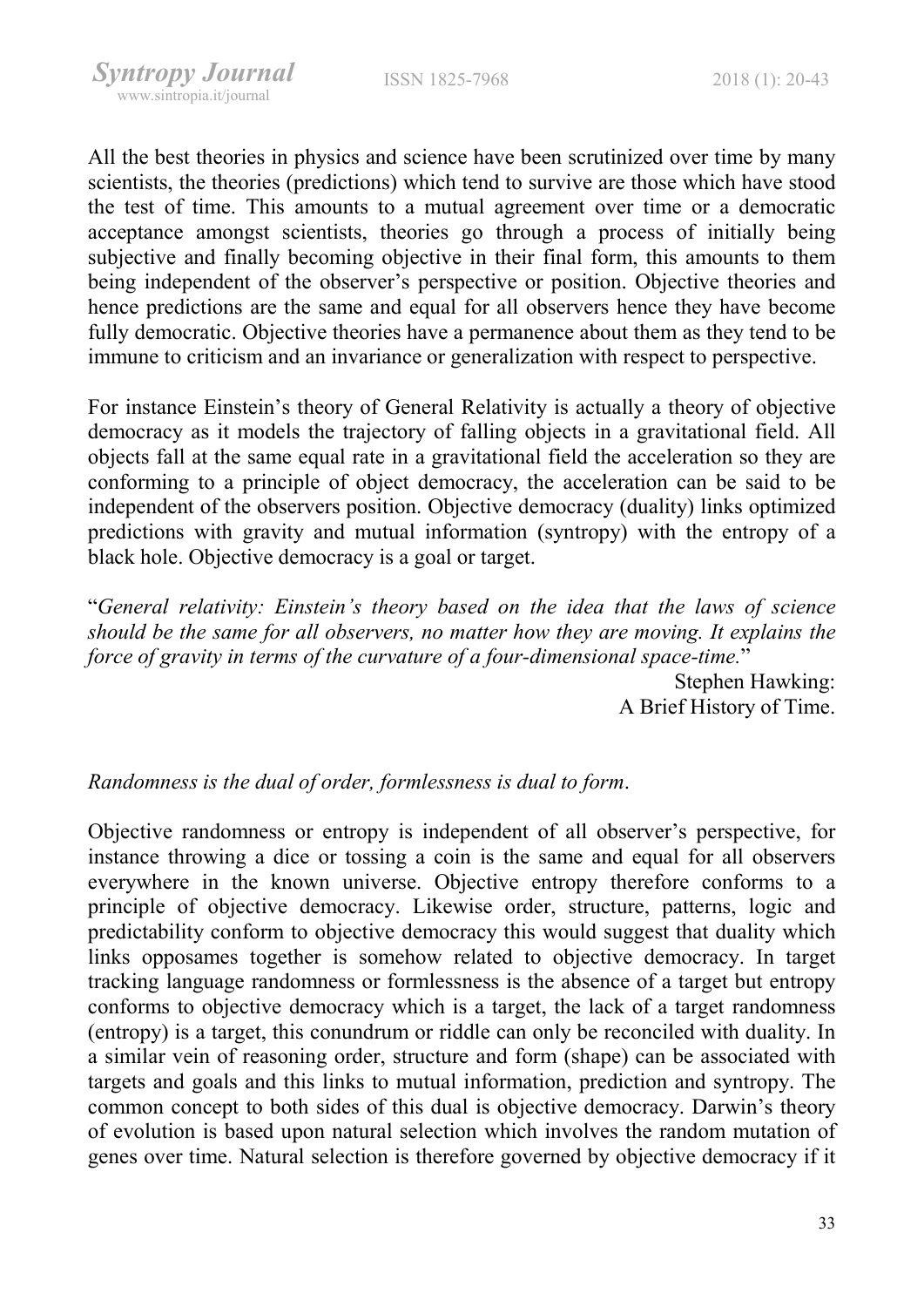is based upon randomness! It is the same for all observers. If randomness were not truly random and democratic then there would actually be a preferred observer, this would introduce a bias into the universe, this preferred observer would have an advantage over everyone else as he/she would perceive a more predictable universe, at its extreme a predictable universe is a very boring universe. A universe therefore requires objective democracy in order to be interesting, it is a prerequisite.

> "Some people are more equal than other people" George Orwell, Animal Farm

Increasing entropy globally leads to increasing accuracy of your predictions globally. The ultimate or perfect target is that of objective democracy, a perfect state or universal target which is the same and equal for all observers in a population everywhere. The fourth law of thermodynamics is goal orientated towards targets, physical systems are attracted towards a perfect state which amounts to a mutual agreement amongst observers over time, teleological physics, this is Syntropy or convergence. Objects in a closed system cool down in thermodynamics towards a ground state which has zero energy, which is a predictable state in the sense that nothing will change until external energy is applied. Syntropy in the form of prediction is dual to entropy.

> "Some predictions are more equal than other predictions" George Orwell

The fourth law of thermodynamics introduces the concept of objective democracy into physics via syntropy and duality. It allows for a rational, logical and hence scientific description of reality to be introduced into science on a broader scale which until now has been ignored or not recognised for various reasons.

Predictions determine behaviour (action) and in biology there are two types of behaviour, growth is dual to protection. Meme energy and genetic information are both used in the formation of predictions within the conscious and sub-conscious mind.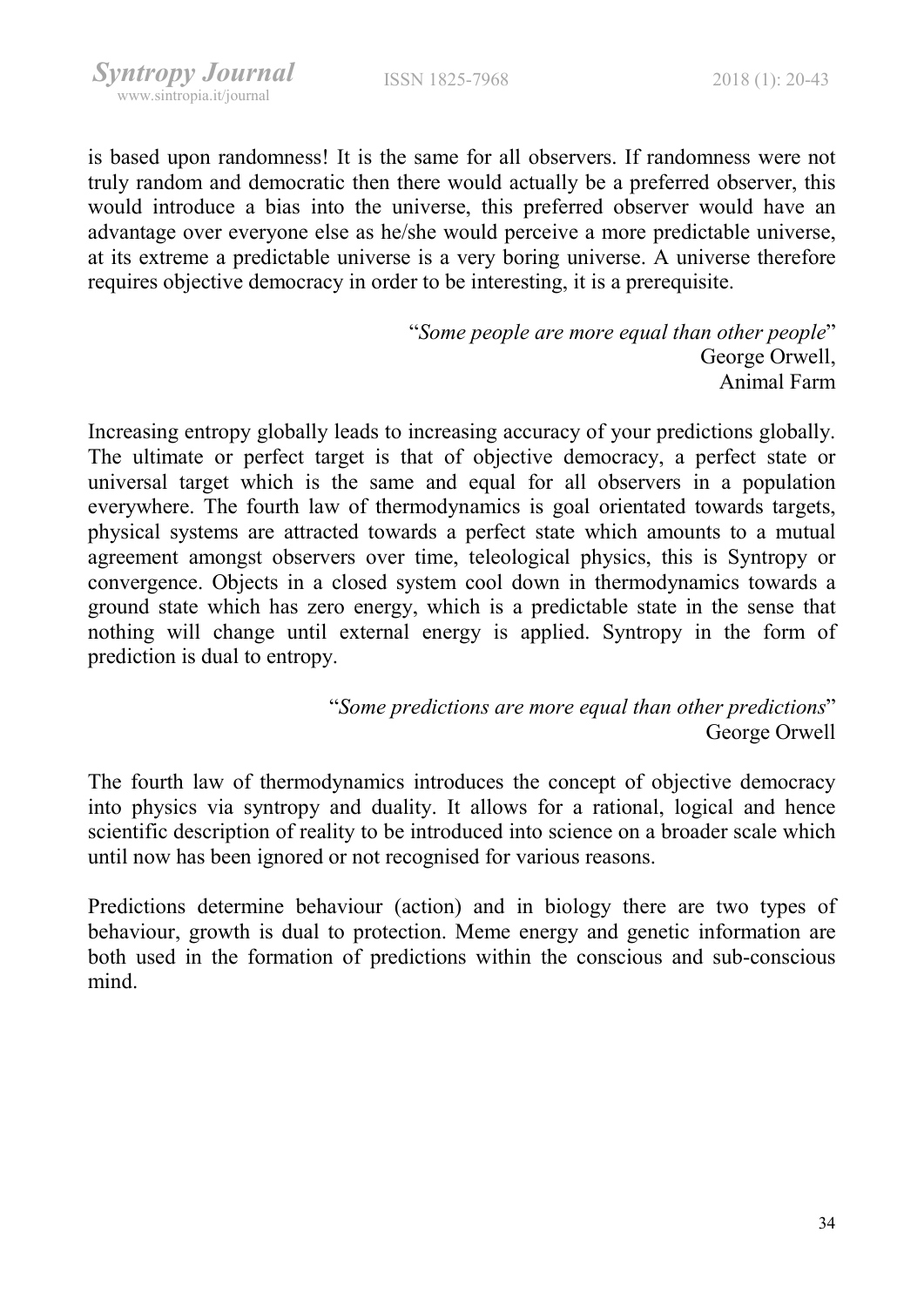ISSN 1825-7968 2018 (1): 20-43

# The Third law of Thermodynamics<sup>4</sup>

The entropy of a system approaches a constant value (or zero) as its temperature approaches absolute zero. An alternative statement of this is that it is impossible by any procedure, no matter how idealized, to reduce the temperature of any closed system to zero temperature in a finite number of finite operations. It has been questioned whether the third law is really a law at all. A temperature of absolute zero occurs at the center of a classical black hole with infinite mass, time stops at the center (singularity) of this black hole so this state is equivalent to the freezing temperature of absolute zero. The Heisenberg uncertainty principle states that this is impossible as the uncertainty in time would become zero and the uncertainty in energy would become infinite. Another way of stating the uncertainty principle is that if time is completely localized then the energy becomes completely unlocalized or generalized.

# Generalization is the dual of localization

I have already argued that this state of constant or zero entropy conflicts with the Einstein reality criterion as reality according to Einstein requires an absolute probability of unity which corresponds to 100% complete predictability. The third law of thermodynamics states that this level of absolute probability, prediction, mutual information and therefore objective democracy is impossible to realize in practice. In laymen terms this is equivalent to saying that a large population of observers will never mutually agree on anything even if you wait until the end of time! Subjective democracy can never fully be resolved, transformed into a state of objective democracy. It is pointless voting in democratic elections according to the third law! States of objective democracy occur all the time in physics for instance the velocity of light is the same and equal for all observers as it is independent of the observers position, a laser beam is composed of photons which all have the same velocity and frequency. Absolute zero temperature puts all the particles of a closed system into the same single ground state which corresponds to saying the state is the same and equal for all the particles hence it can be called an objective democracy. Objects cool down to a target state or ground state, teleological physics which in everyday language can be described as an objective democracy. Objects do not cool up.

-

<sup>&</sup>lt;sup>4</sup> https://en.wikipedia.org/wiki/Third\_law\_of\_thermodynamics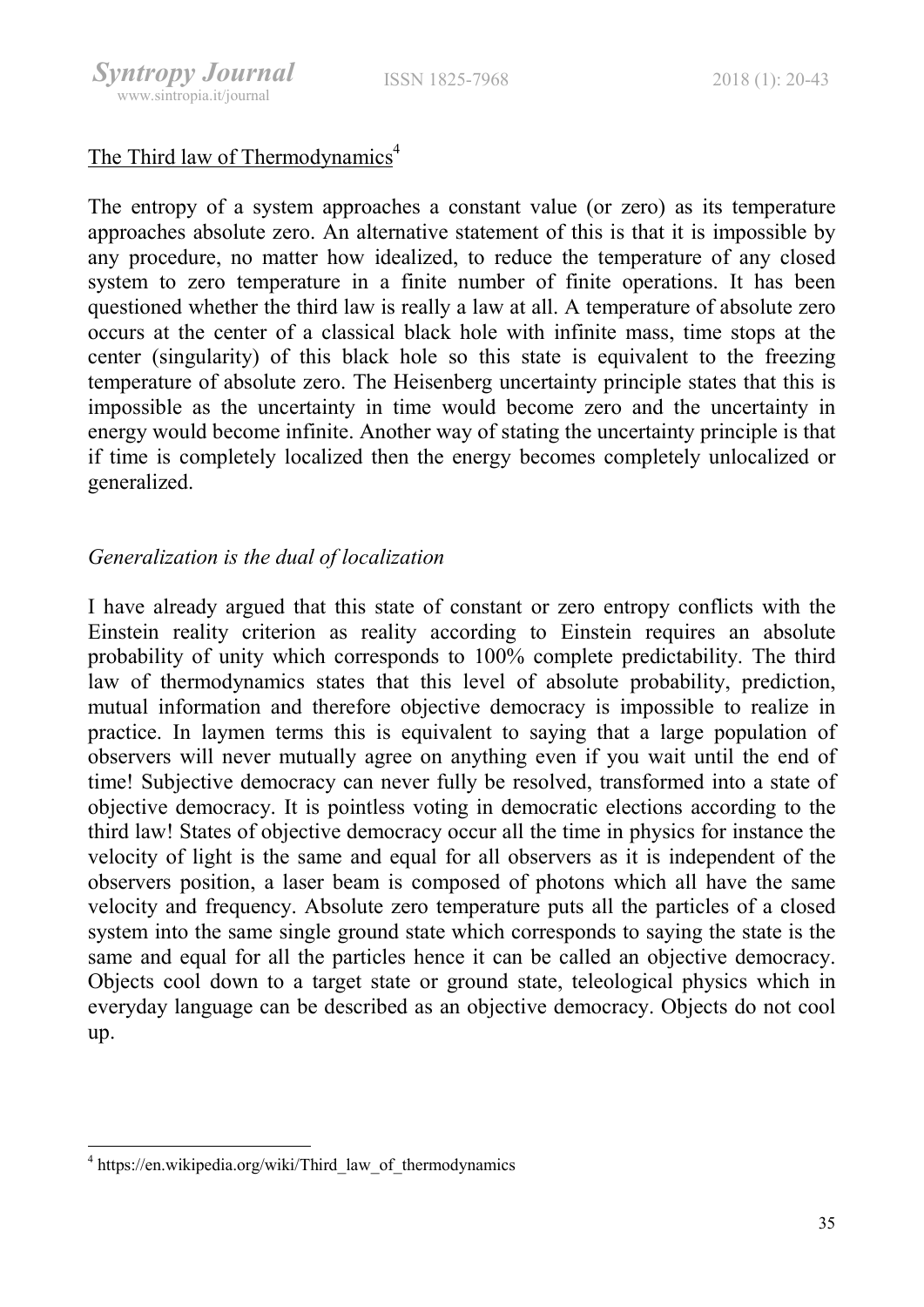# Patterns of Duality

Here are some more examples of duality in fundamental physics:

#### Mutual Information, Black Holes & Duality

If syntropy is the dual of entropy and black holes have entropy then they must also have syntropy in the form of mutual information (entanglement entropy). Current physics research into black holes tends to concentrate on the quantum aspects of a black hole namely the entropy but this ignores the subject of time which is at the heart of Einstein's theory of General Relativity. I will now outline this problem:-

# I quote Steven Hawking:-

"According to general relativity, there must be a singularity of infinite density and space-time curvature within a black hole. At this singularity the laws of science and our ability to predict the future would break down. There is a failure or breakdown of predictability that occurs at the singularity."

> Steven Hawking page 4 chapter 6 A Brief History of Time.

The above statement is at odds with Einstein logic:

The entropy of a black hole is calculated by dropping bits of information or particles with mass into a black hole one at a time across the event horizon. This has two effects, the first effect is that entropy increases as the size of the event horizon increases due to the increased mass of the black hole. The second effect is that according to Einstein time slows down in a gravitational field, at the center of an infinite classical black hole time would come to a grinding halt and stop. An outside observer would therefore infer or conclude (predict) that everything is completely predictable at the center of a black hole as it is equivalent to a "slow motion movie". Events become more predictable if you slow down time. This is a paradox, cognitive dissonance or a duality. Two opposame perspectives: Hawking claims absolute unpredictability for a singularity and Einstein claims absolute predictability! Who is right? Both are in fact correct as the singularity at the center of a black hole is inherently dual. Increasing entropy and hence increasing randomness leads to increasing predictability as time slows down. The mutual information associated with a black hole, the entanglement entropy has everything to do with the slowing down of time. The positive curvature of space-time around a black hole can be linked to information, entropy and hence quantum mechanics via the realisation that the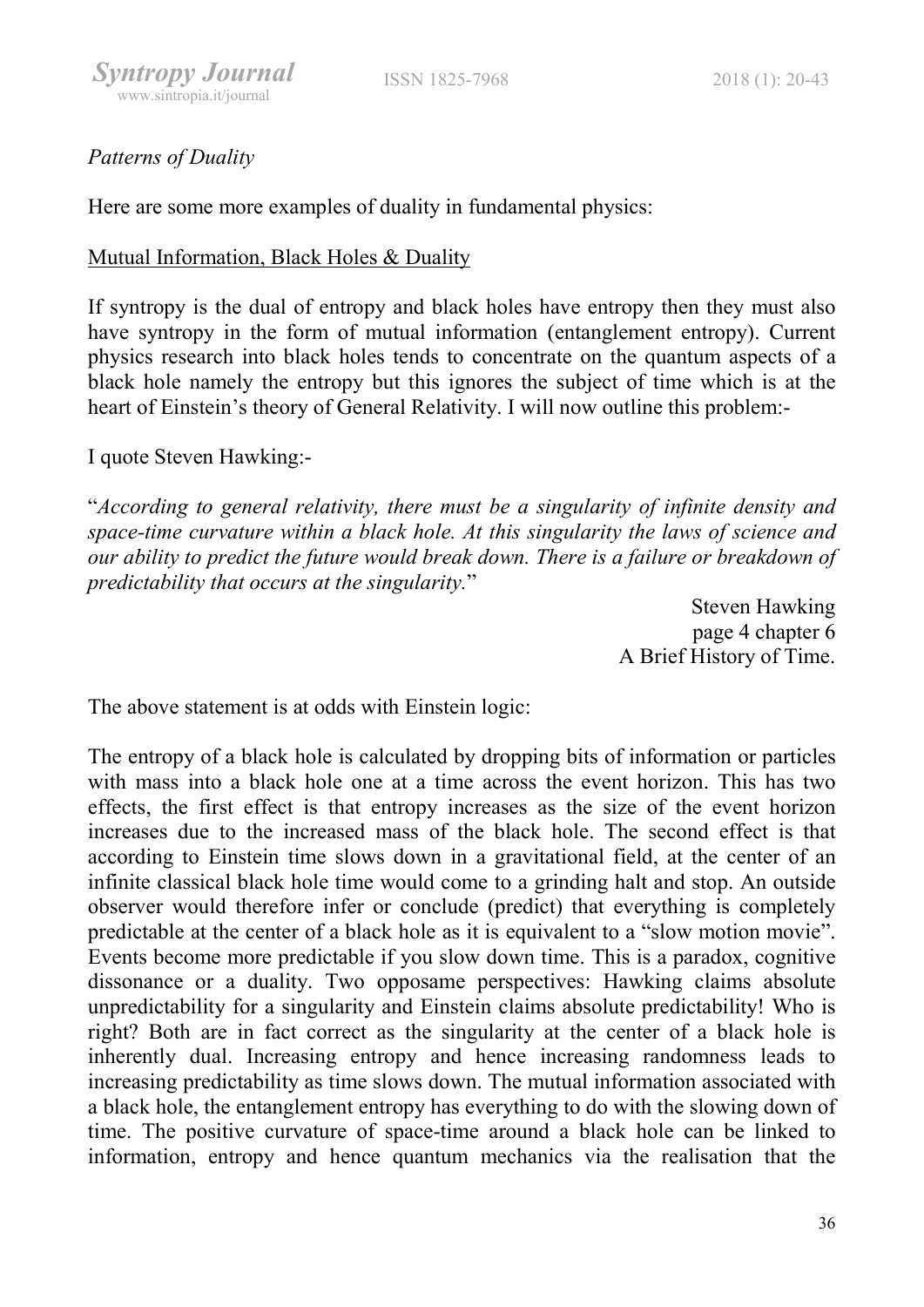slowing down of time (time dilation) is a measure of entanglement entropy or mutual information, syntropy. The important point from this example is that there is a dual process to increasing entropy namely syntropy in the form of prediction which involves the act of literally making predictions. All observers make predictions. There are two generalized perspectives here the observer inside the black hole and the observer outside the black hole, both are separated by the event horizon and both are making predictions which contradict each other, this a duality.

The dual of a classical infinite mass black hole is a white hole (big bang or divergence). A white hole is inherently dual as it is the opposame of an infinite mass black hole. The Weyl curvature hypothesis states that the big bang was a point (singularity) of perfect symmetry and if you reverse the second law of thermodynamics by going back in time you reduce entropy to a value of zero, this is a state of absolute predictability. Contrary to this idea is the fact that time speeds up as you exit a gravitational field, the logical extension of this is that time speeds up if you approach the big bang by going back in time. The conclusion is that time must be flowing infinitely quickly at the conception of the big bang. Einstein logic dictates that by going back in time or climbing out of a classical infinite mass black hole your clock speed will increase indefinitely as seen by an observer at the center of the black hole. This means the big bang or white hole is completely unpredictable as seen by the black hole observer. There are therefore two dual perspectives here absolute predictability from the second law and decreasing entropy and a state of complete unpredictability from Einstein logic. The white hole singularity or big bang is therefore actually a duality. If you apply the Heisenberg uncertainty principle to a white hole singularity or a point of infinitely localized energy density then you are forced to conclude that such a thing cannot occur, infinite localization in space-time causes the uncertainty in energy to expand without limit. The uncertainty principle forces duality on the very concept of a big bang.

I should point out that there are two generalized perspectives at work here when you think about black holes and white holes, this can be confusing at first but once you realise that there are two perspectives which are in opposition and contradict each other then things begin to make sense, duality is literally forced upon you in order to make sense of it all! You must accept the two opposame perspectives in order to understand the bigger picture, postulate 1.

Black hole singularities are dualities. You get exactly the same kind of logic in Wave/particle duality or quantum duality. Duality unites the classical world of Einstein with the quantum world.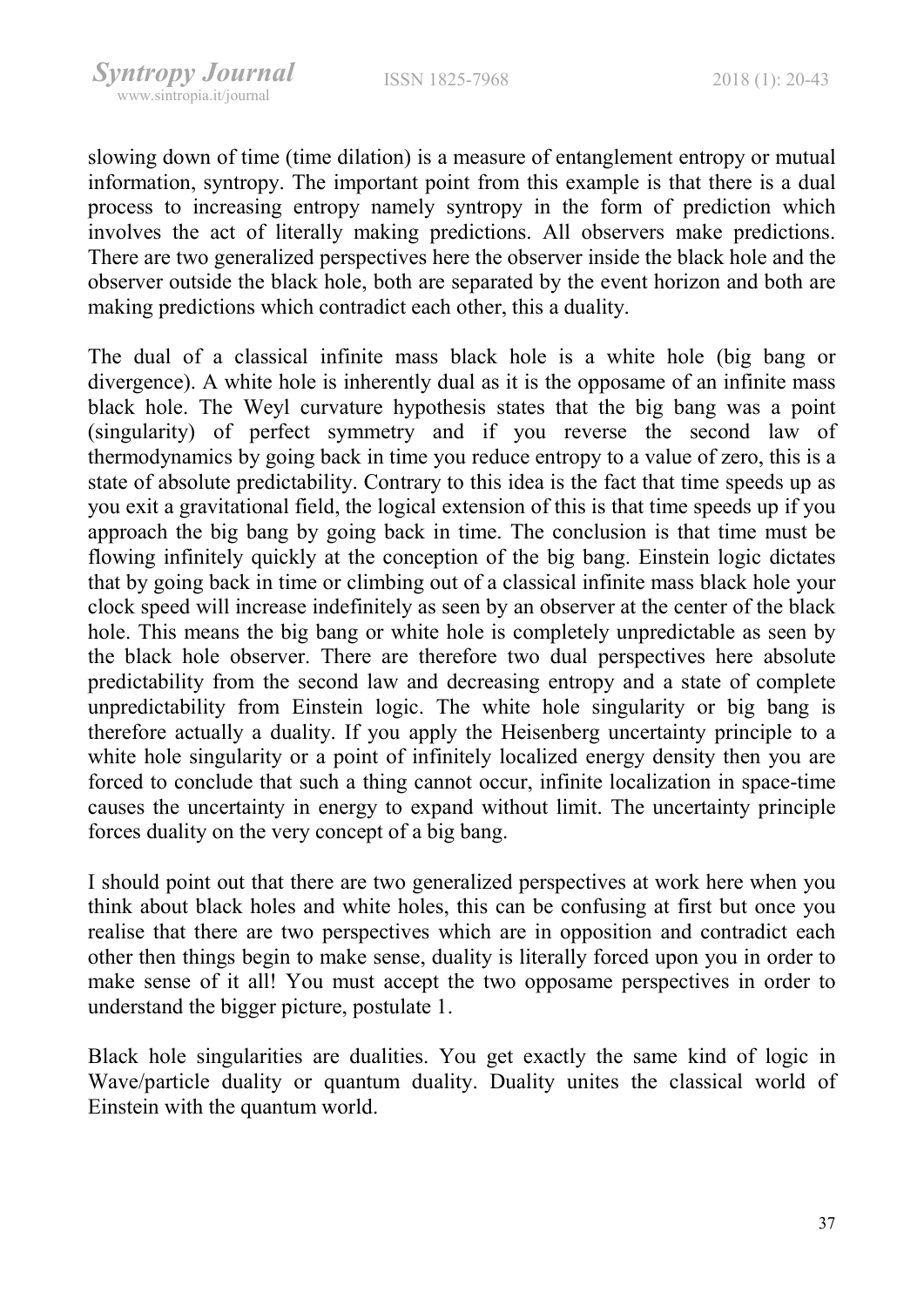A black hole singularity is dual to a white hole singularity, and both singularities are inherently dual! This is duality within duality or duality beyond duality, quadrality or hyperduality. For falling objects in agravitational field potential energy is converted into kinetic energy or potential energy is equivalent to kinetic energy so potential energy is dual to kinetic energy. Energy is a by-product of duality being conserved, this means that the Einstein constant 'c' as in  $E = mc^2$  conserves the duality between energy and mass, energy is dual to mass. In quantum mechanics the Planck constant 'h' performs the same role and conserves the duality between space uncertainty and momentum uncertainty, or energy and time uncertainties.

"Complexity is the Dual of Geometry"

"The increasing complexity of a quantum state leads to increasing expansion of Geometry" Leonard Susskind

# Complexity is dual to simplicity!

# Space & Time Duality, Spacetime

Space-time is the union of space and time and forms the basis of special relativity and general relativity. Space is dual to time according to Einstein they are equivalent descriptions of each other. Minkowski space-time allows physicists to optimize their predictions when it comes to modelling the dynamics of moving and falling objects in a gravitational field. What is not obvious is the fact that both space and time are inherently dual within themselves. For instance any space, distance or length requires at least two localized but separate points in the form of a vector to specify it, space duality. The Heisenberg uncertainty principle reinforces this idea as it is not possible to localize a point in space so that it is infinitely small. There is also a minimum length in physics called the Planck length.

If space is dual and duality is energy then it is possible to extract energy from the vacuum in the form of particle - anti particle pairs (Hawking radiation). Mass curves space to create potential energy which is seen as kinetic energy or falling objects in a gravitational field. If space is dual then time must also be dual in the form of time duality, the future is the dual of the past or time asymmetry. Again the Heisenberg uncertainty requires that time cannot be localized to an infinitely small time period as you would then produce an infinite amount of energy.

The future which is intimately connected with making predictions or projections about future events is dual to the memory and history of past events. Memory is used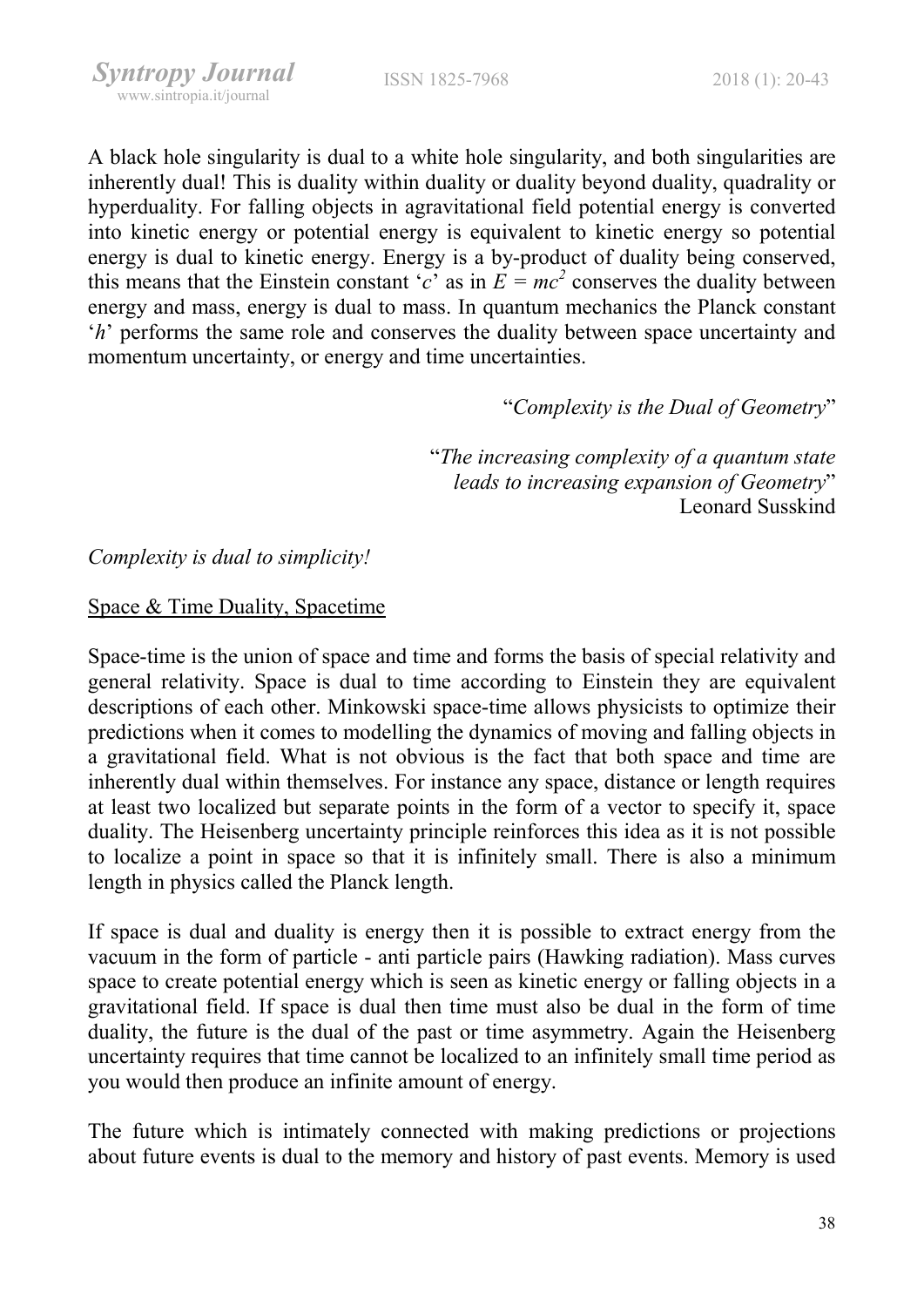to make predictions about the future. The present or the so called hologram in the brain paradigm and the perception of time is therefore created from this time duality. So space-time duality is the fact that space is dual to time and both space and time are inherently dual, duality within duality, quadrality or hyperduality. Spacetime is being conserved at all times future and past and hence duality is being conserved. Einstein proved that predictions are more accurate when space and time are united (converged) into a single entity.

# Action & The Heisenberg Uncertainty Principle

Fundamental to quantum mechanics is the idea of action and the uncertainty principle. Uncertainty in space requires at least two localized points and uncertainty in momentum requires at least two velocities. This space duality can also be seen in the Planck length which is theorized (predicted) to be the minimum length possible in physics. Uncertainty is inherently dual or non-localized. These two duals of space and momentum (angular momentum) form the Planck constant of quantum mechanics. Space is dual to momentum and the uncertainty in both means that the Planck (h) constant is a duality within duality, a hyperduality. A second or dual interpretation of the uncertainty principle links energy and time uncertainty together. From a technical point of view the Planck constant conserves hyperduality. The equations of motion which are optimized predictions minimize the action in quantum mechanics, the ground state for all electrons in atoms also minimizes the action.

# The Dirac Equation, Duality & The Klein Bottle

The Dirac equation was used to predict the existence of anti-particles. Particles are dual to anti-particles and all particles have spin. Spin up is dual to spin down, this is a duality within duality, hyperduality. If you watch the following video on youtube about the Klein bottle you will see that it is composed of two mobius loops (spinors) it is also a duality within a duality. Mobius loops are dual. A left handed mobius loop (left spinor) is dual to a right handed mobius loop (right spinor) and the two joined together form a Klein bottle: https://www.youtube.com/watch?v=I3ZlhxaT\_Ko

The Klein bottle is a visual or geometric representation of a Hyperduality. In algebraic topology there is a correspondence between the number of holes (genus) and the number of self intersections (mobius loops) within a surface. A Klein bottle can connect the inside of a surface to the outside of a surface.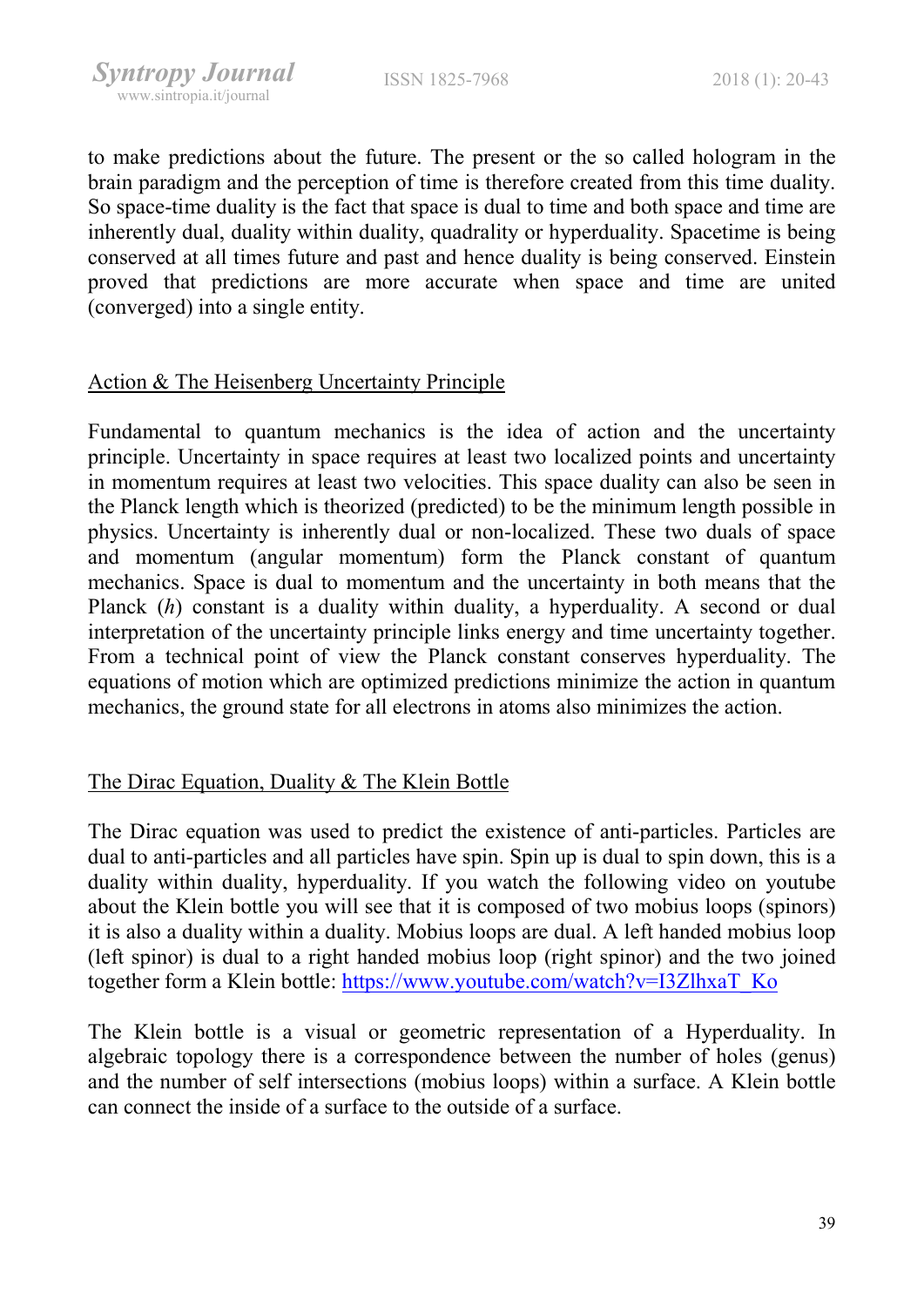# Spontaneous Symmetry Breaking, the Higgs duality field and Quark Duality

The process of spontaneous symmetry breaking in physics creates the Higgs field which is responsible for giving mass to particles via the Higgs mechanism. The word spontaneous means random (entropy). The Higgs field is a constant non zero scalar field which is the same everywhere at once for all observers, it is also known as condensate field and is dual to the "vacuum" another condensate field. The Higgs field is therefore a duality field. Here are some quotes from a website that I recently visited concerning the Higgs field and quarks:

https://profmattstrassler.com/articles-and-posts/particle-physics-basics/the-knownapparently-elementary-particles/the-known-particles-if-the-higgs-field-were-zero/

"the Higgs field is not zero, its presence, and the fact that it has a direct interaction with the top-left and the top-right, forces the top-left to convert over to a top-right, and back again. How often does this happen? About a 100 trillion trillion (100,000,000,000,000,000,000,000,000) times a second. This conversion process makes it impossible for us to think of the top-left and the top-right as separate particles, because they are inextricably linked together; if you have one, you will very soon have the other. (You never have both at the same time, which is why the top quark remains elementary, not composite.) We call this mixture of these two particles the top quark, collectively"

"the non-zero Higgs field, whose presence causes the flipping back and forth between top-left and top-right, endows this mixture with an additional intrinsic energy, even when it is sitting still. That intrinsic energy is indistinguishable from mass-energy  $(E=mc^2)$ "

"Take the Higgs field away — make it zero — and the top quark goes back to being two separate massless particles, the top-right and top-left"

The top quark in the above quotes is actually composed of two dual quarks (left, right), the flipping process between these two quarks caused by the Higgs duality field is the mechanism used to describe rest mass energy. Quarks are inherently dual and the concept of energy and therefore mass in physics is being created by conserving this duality. At a fundamental level energy is literally duality, switching on the Higgs field causes two massless particles to become combined into a single particle, the top quark which has mass. Helicity is dual to chirality.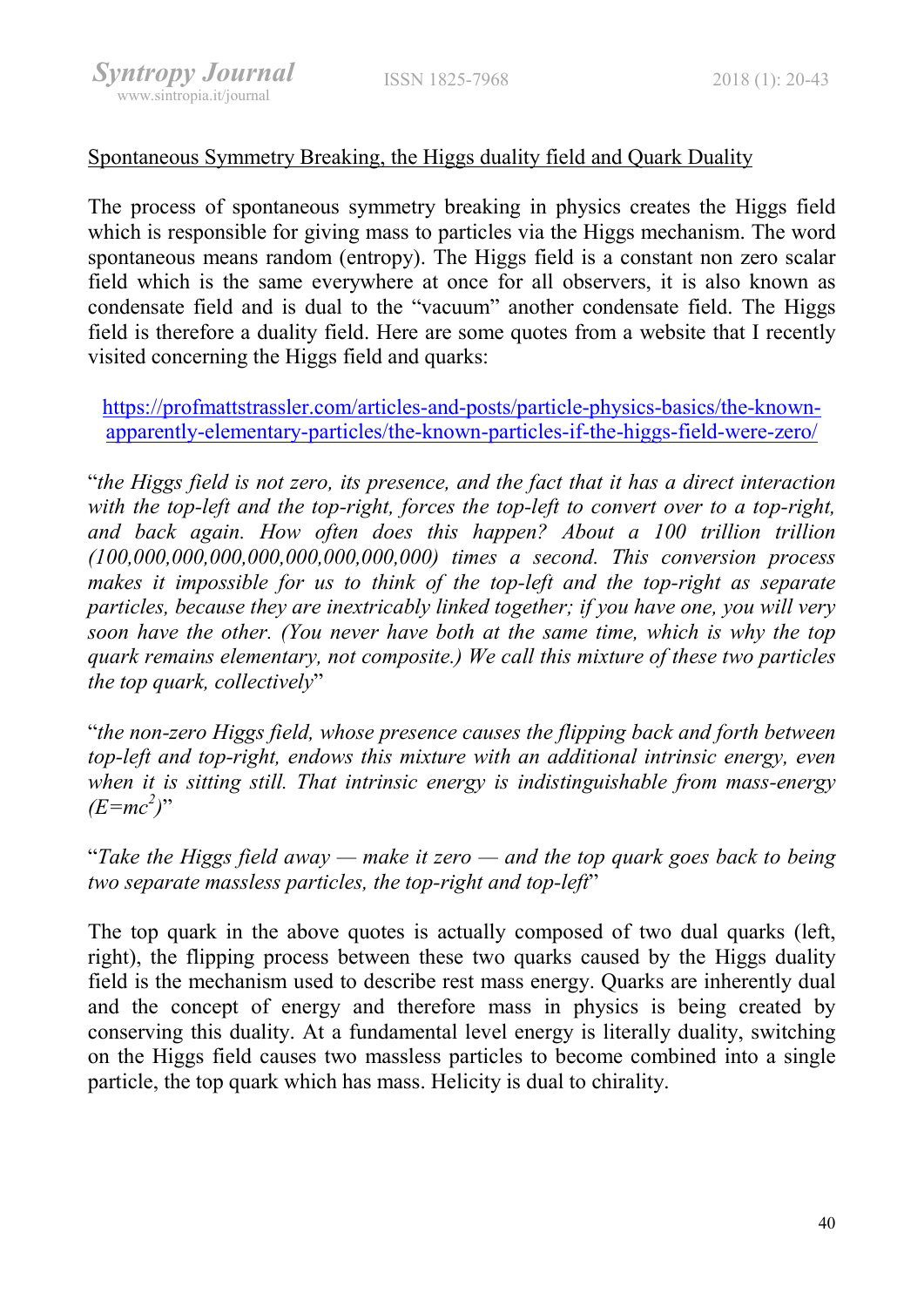# Non Physics examples of Duality:

#### Patterns of Duality & The Western Thought Paradigm

Differentiation is the beginning of thought! The thinking process and thoughts can be dichotomized into two generalized structures within humans. There is the western thought paradigm of duality, separation and differentiation and this is dual to the eastern thought paradigm of unification, integration and holism. Both sides of this dual are inherently dual. Western thought and also the scientific process requires sub division and the creation of limits and boundaries (parameters, variables) to express ideas (left brain thinking) whilst eastern thought requires the yin and yang to be unified into a unity (right brain thinking). This thought paradigm is actually a duality within a duality, quadrality or hyperduality. Two distinct dualities which are dual to each other. Integration is dual to differentiation (mathematics) and reductionism is dual to holism (psychology). We have here the second law of thermodynamics at work namely that of increasing entropy. Differentiation of thoughts into new states of information is the second law, increasing entropy. Integration of states of information is the opposite, opposame or dual process to the second law and has been given the name of syntropy. Syntropy is therefore the dual of entropy, the fourth law of thermodynamics.

# Duality in Politics

Duality occurs in politics, most parliaments are split into two. On one side you have the government and on the other the opposition to the government. This is the left wing/right wing paradigm. On the left you have the traditional left and also the alternative left this is also a dual. Likewise on the right you have the traditional right and the alternative right, again another dual. So the left wing is dual to the right wing and both wings are inherently dual. This is a duality within duality or hyperduality.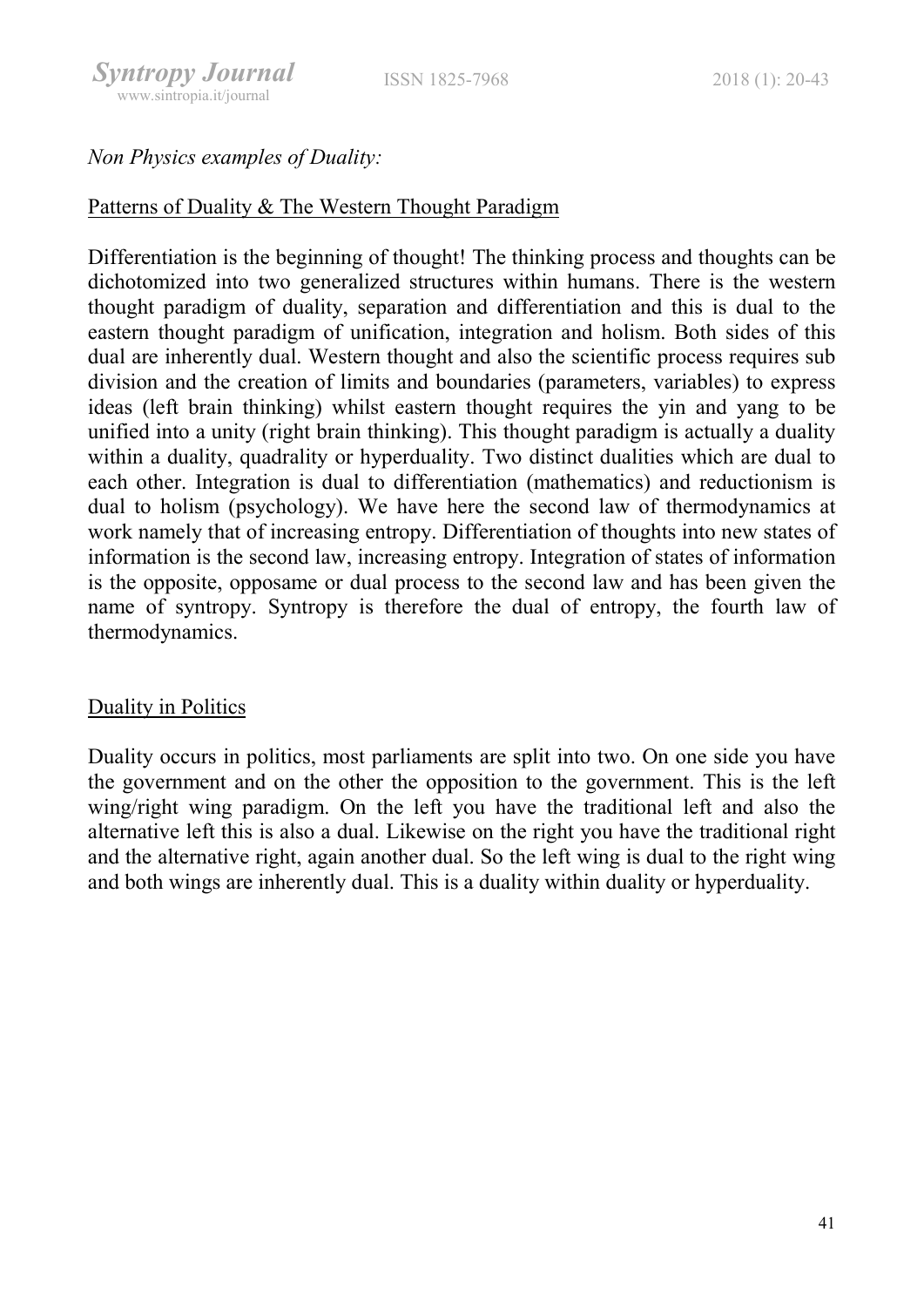#### ISSN 1825-7968 2018 (1): 20-43

#### Here are some more duals (Jewels):

The colour black is dual to the colour white Involution is dual to Evolution Complexity is dual to Simplicity Individualism is dual to Collectivism Symmetry is dual to Anti-symmetry Positive curvature is dual to negative curvature Hyperbolic geometry is dual to Elliptic geometry Real is dual to Imaginary (virtual, complex numbers) Helicity is dual to Chirality (atomic spin) Positive is dual to Negative Fermions (particles) are dual to Bosons (forces) Particles are dual to Anti-particles

#### Conclusion

There is a clear pattern of duality in physics here with these examples. More to the point there is a second layer of duality which is not obvious until you see it in some revealing examples, hyperduality. The second layer of duality can only exist once you accept the first layer. A fundamental understanding of information theory in physics means that there is a dual process to increasing entropy and increasing randomness which has the properties that it has the opposite but same (opposame) characteristics. Information increases but it also processed into useful information which allows observers to perform teleological tasks via the act of making predictions. I have outlined three postulates here which can be used to create a fourth law of thermodynamics based upon the concept of Syntropy and the merging of information into a unified whole (mutual information). This whole forms a perfect, super state which has the characteristics of an objective democracy as it links disparate information into a union. This is a general process in physics which can be seen in objects cooling down, the behaviour of light and the electro-magnetic field, gravity, Brownian motion, pattern recognition, the physical constants of nature and much more. The equations of quantum fields are modelled on the assumption that they are the same and equal for all observers everywhere in the universe so they are conforming to a principle of generalized consentience or objective democracy.